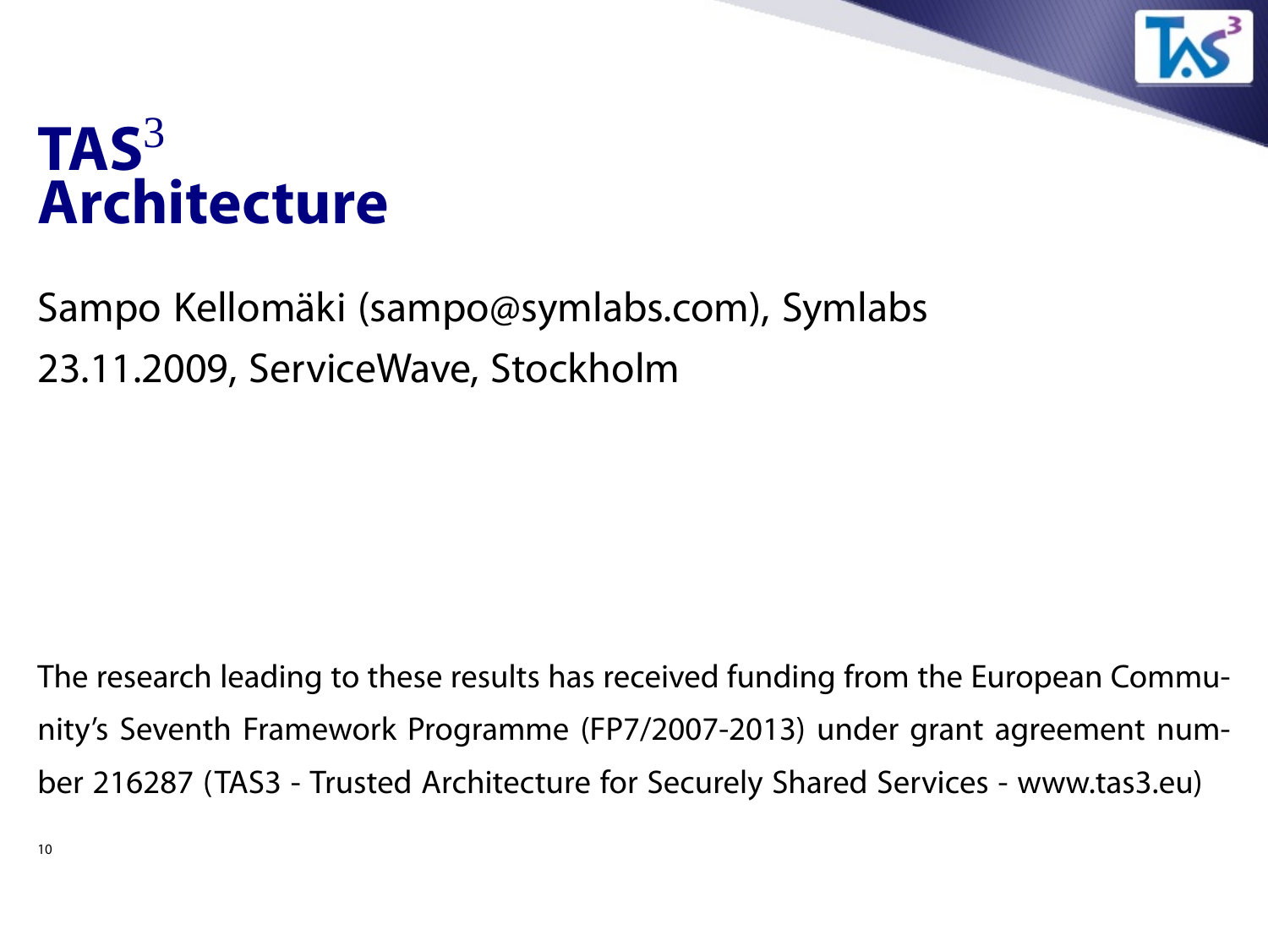

## **TAS3 Project (48 months, 2008-2011)**

- Goals
	- Trusted Architecture for Securely Shareable Services
	- Web Services made secure, *privacy friendly*, and shareable
	- Dashboard for user's privacy settings and self audit
	- Full audiability, leverage digital signatures
	- Advanced Trust and Privacy Negotiation and Trust Scoring
	- Business and legal model
- Practical
	- Standards based (SAML, ID-WSF, XACML) interoperable wirespecs
	- $-$  API (Java, C#, PHP, Perl, C/C++)
	- Reference implementation (zxid.org)
	- Pilots
	- Exploitation: buy TAS3 enabled components from vendors such as Symlabs, Risaris, Custodix, and Synergetics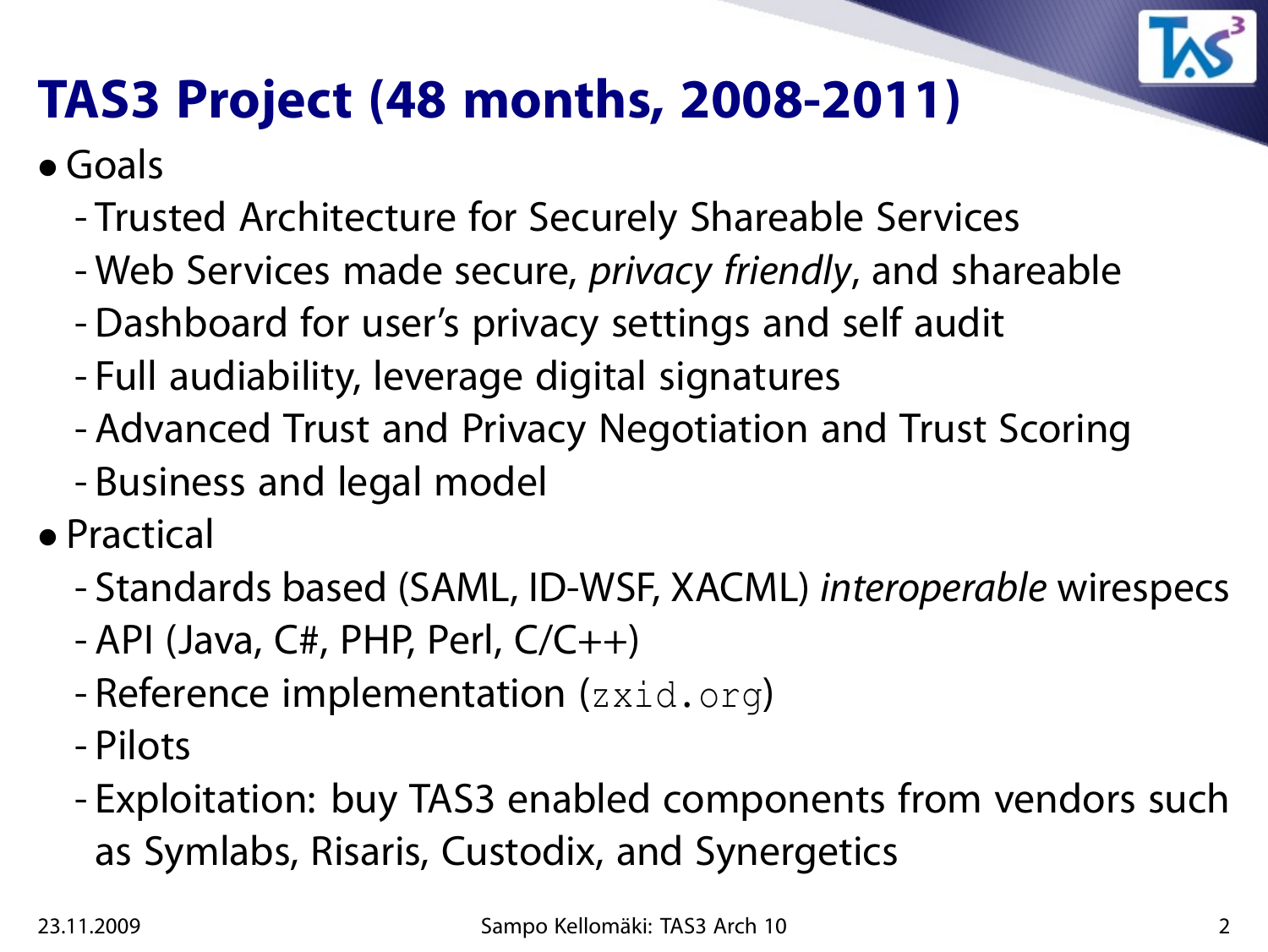

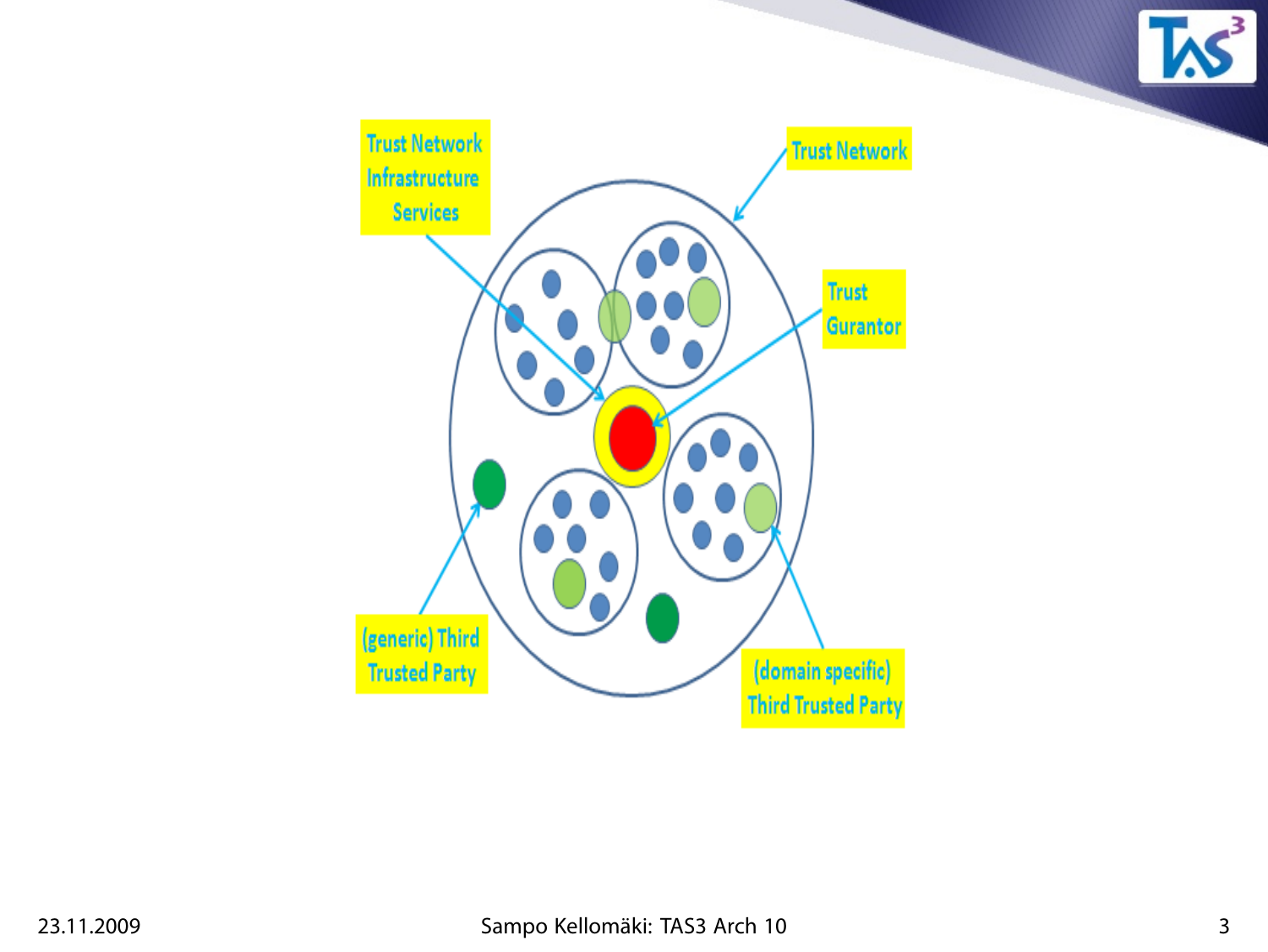

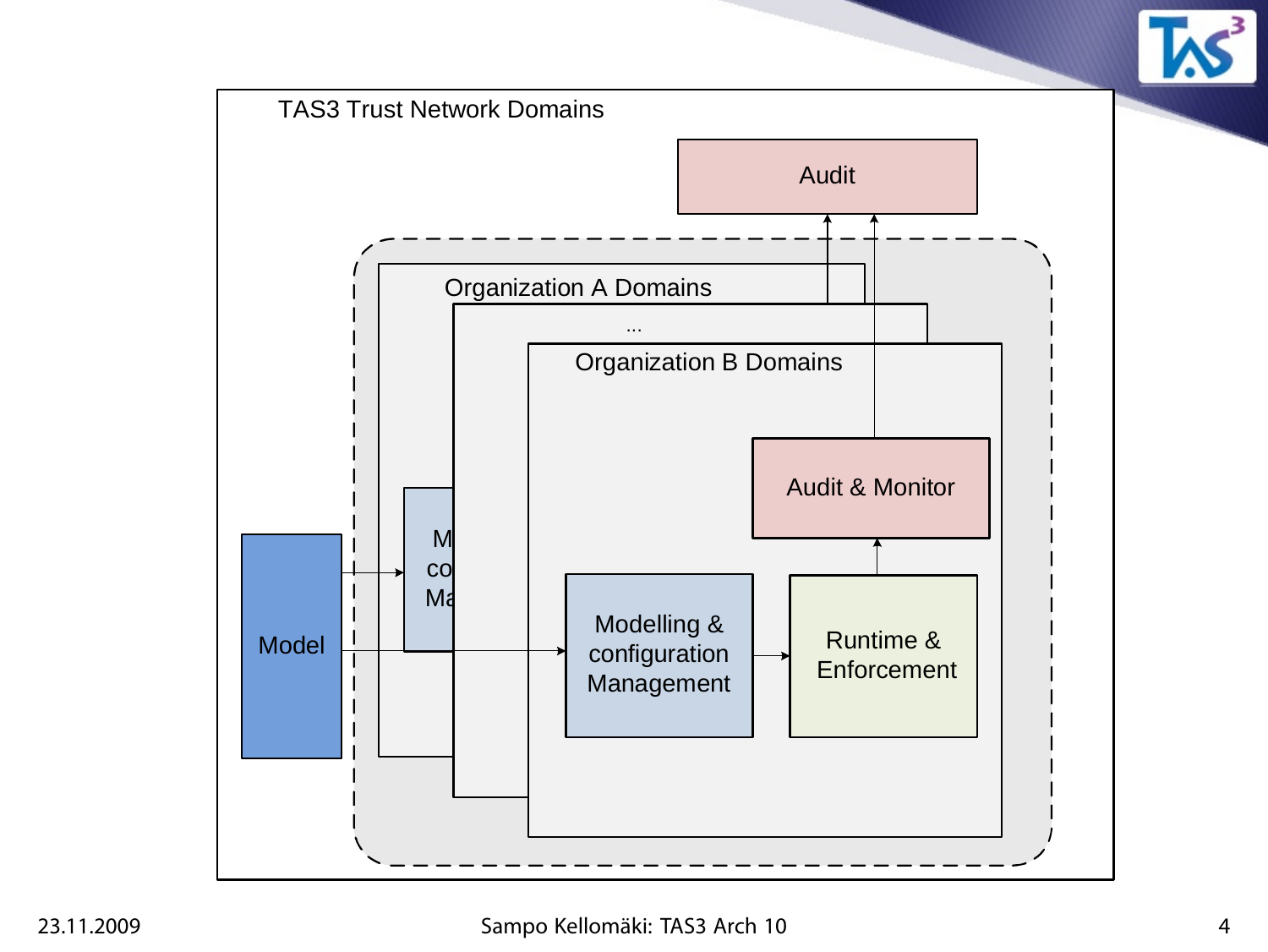#### **Front channel and back channel interaction** 1

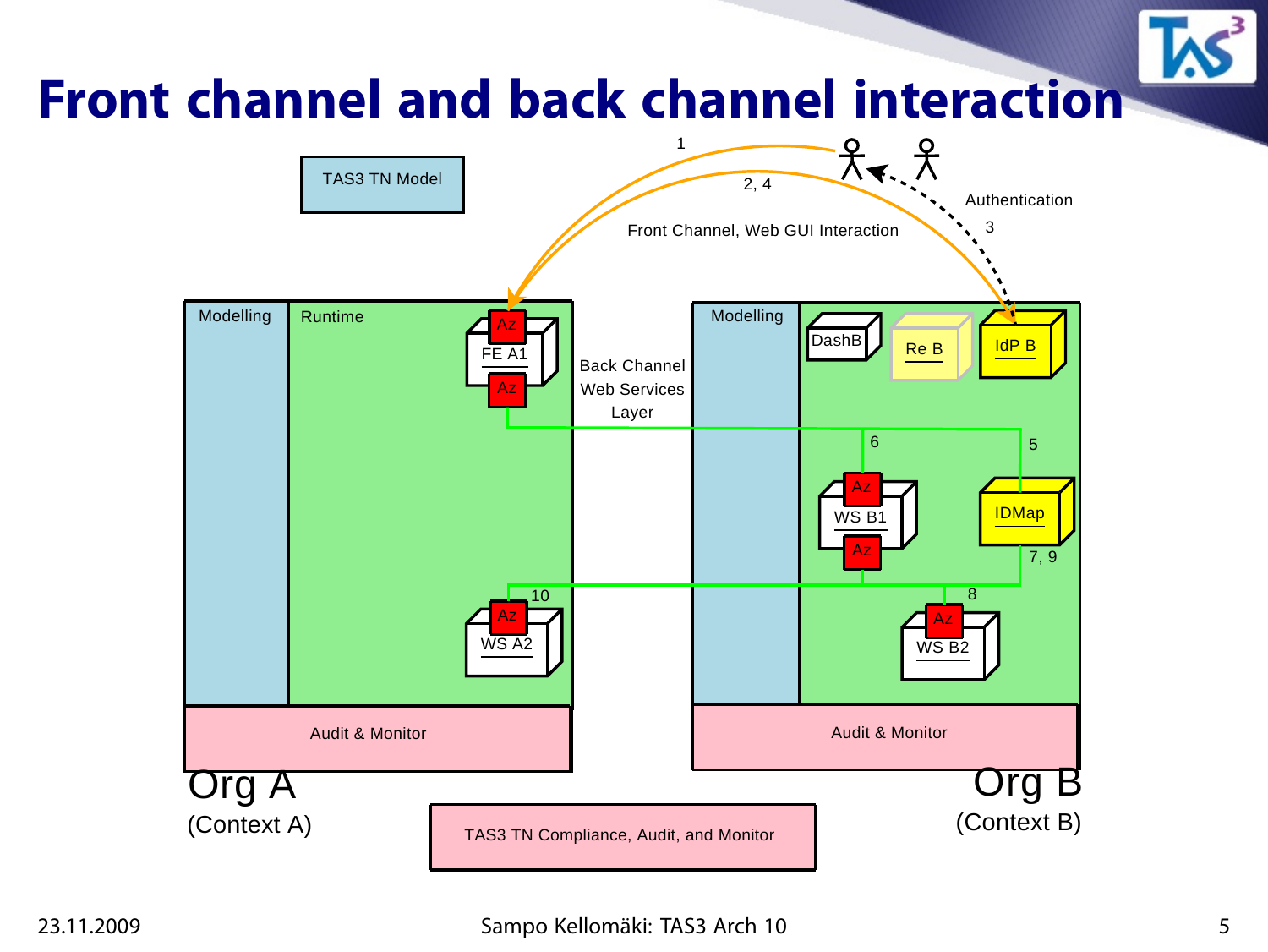## **Audit Channel**

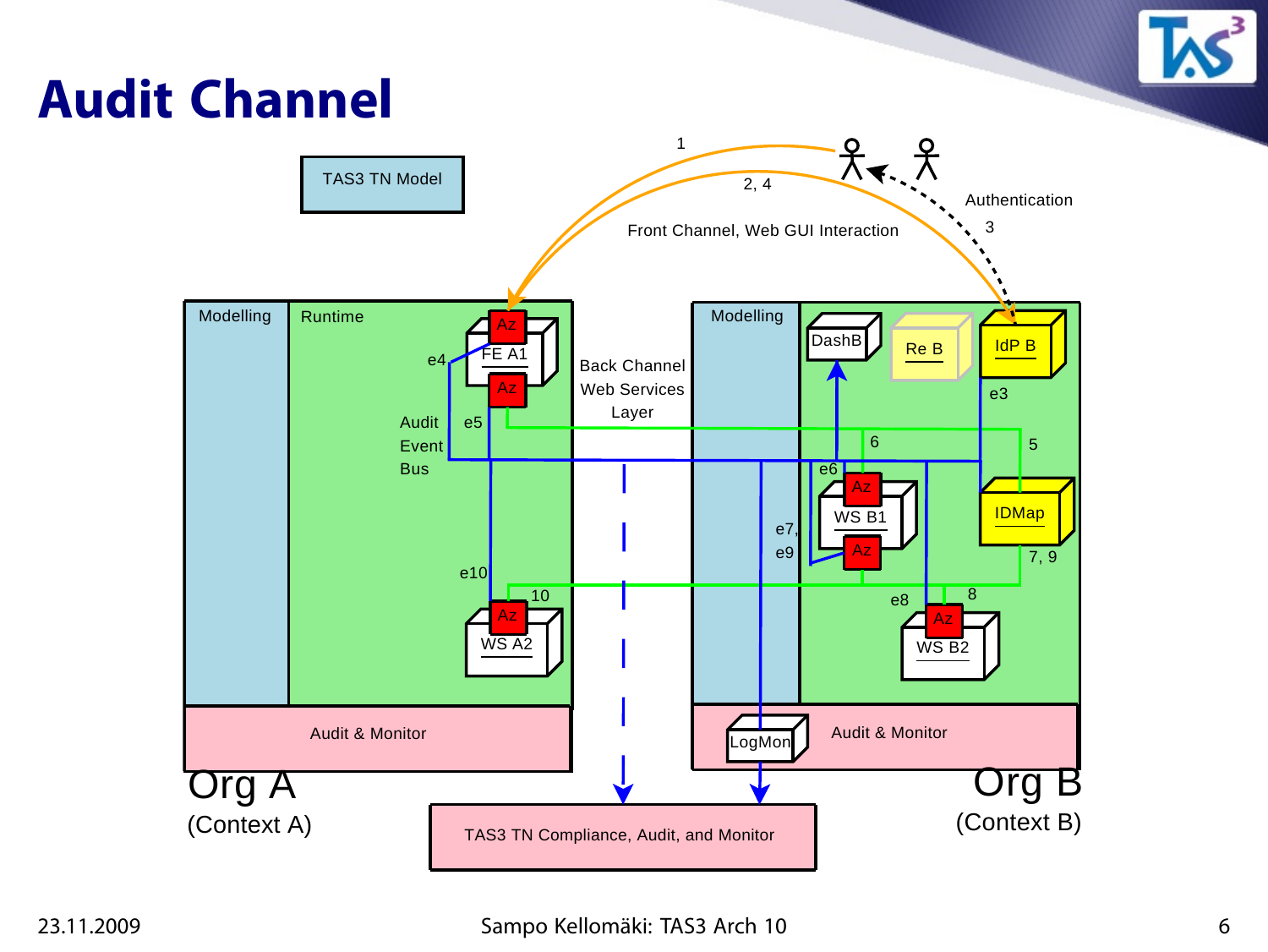

## **Model driven configuration**

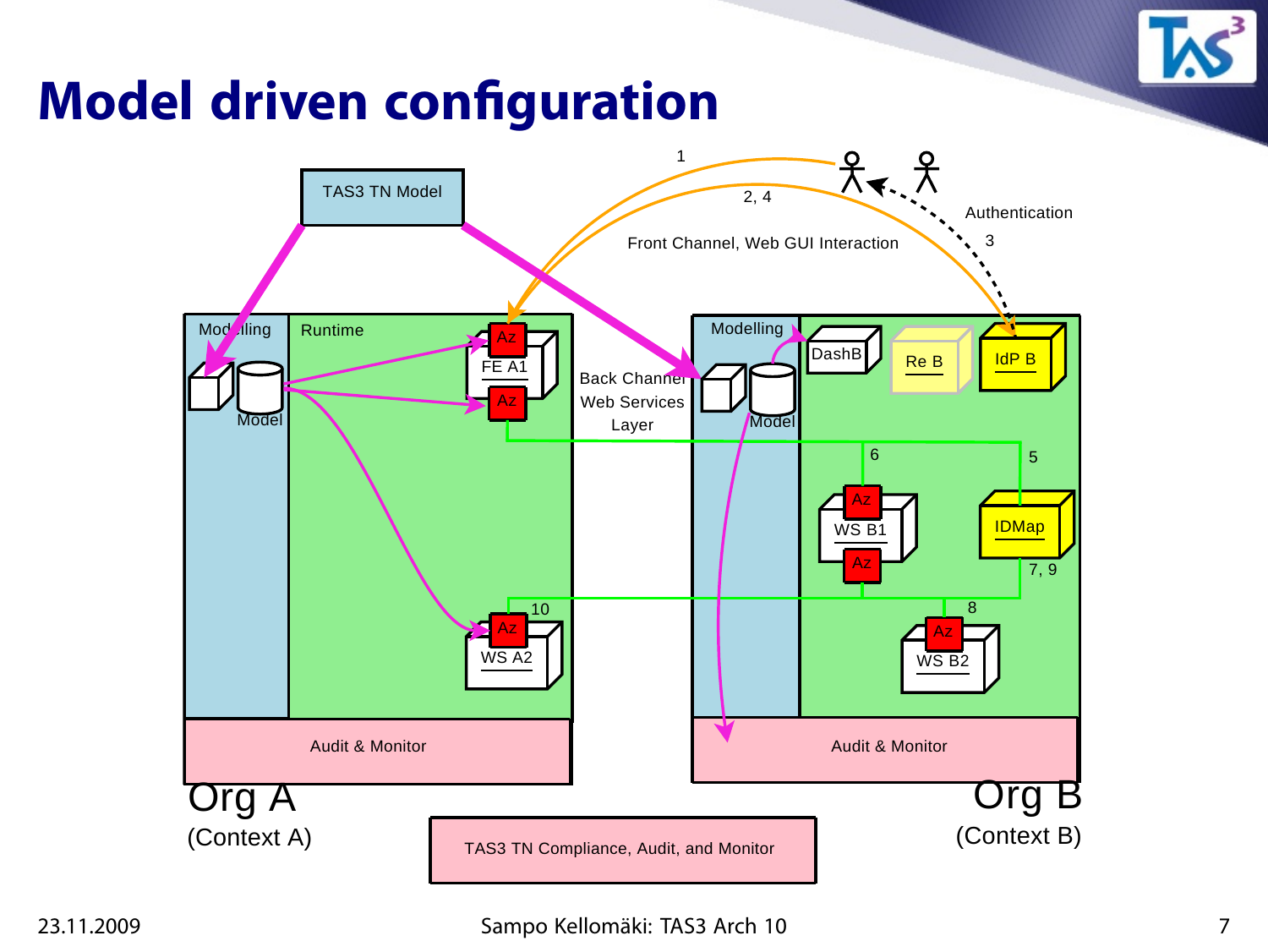## **Model driven audit**



#### 23.11.2009 Sampo Kellomäki: TAS3 Arch 10 8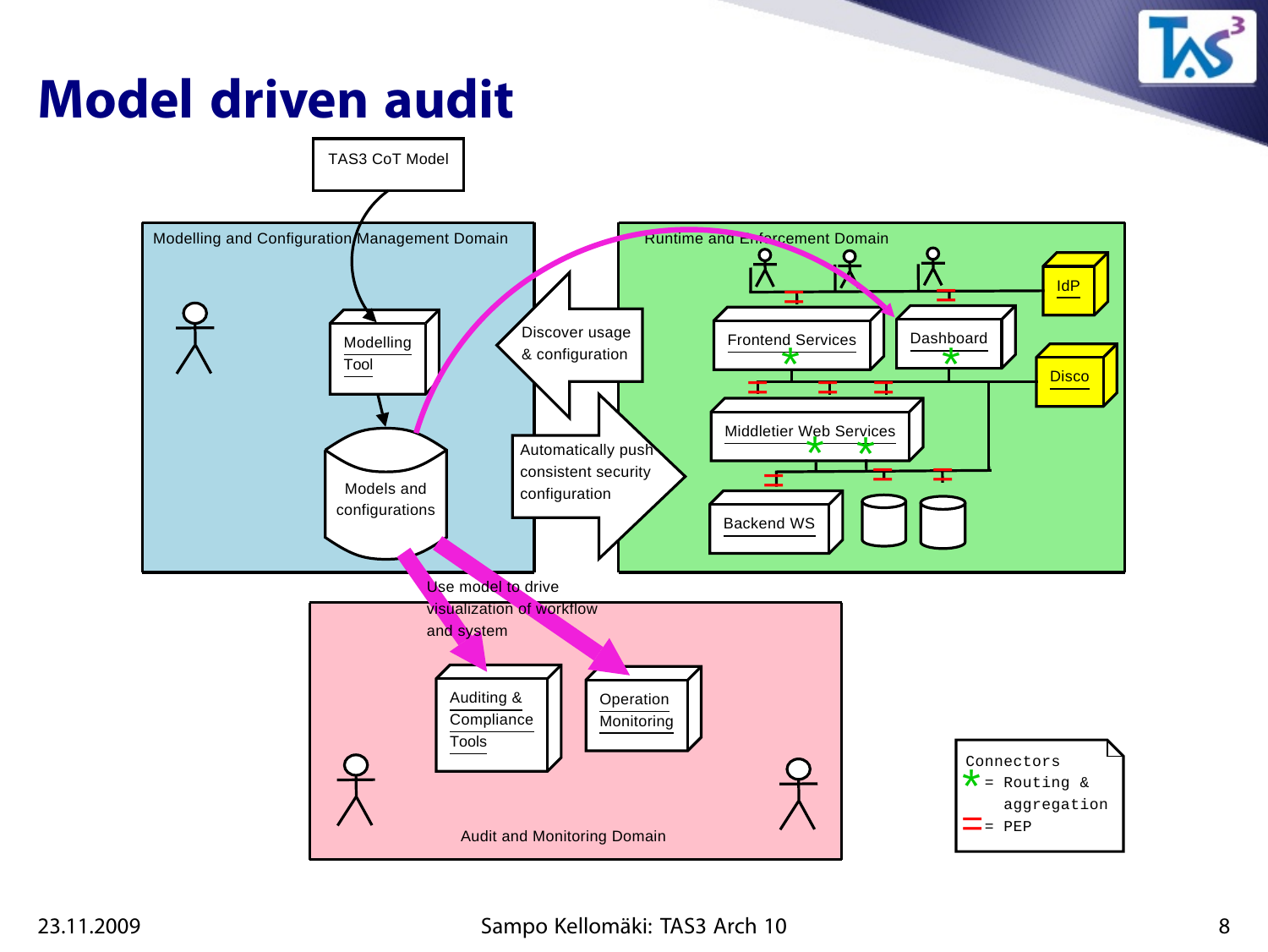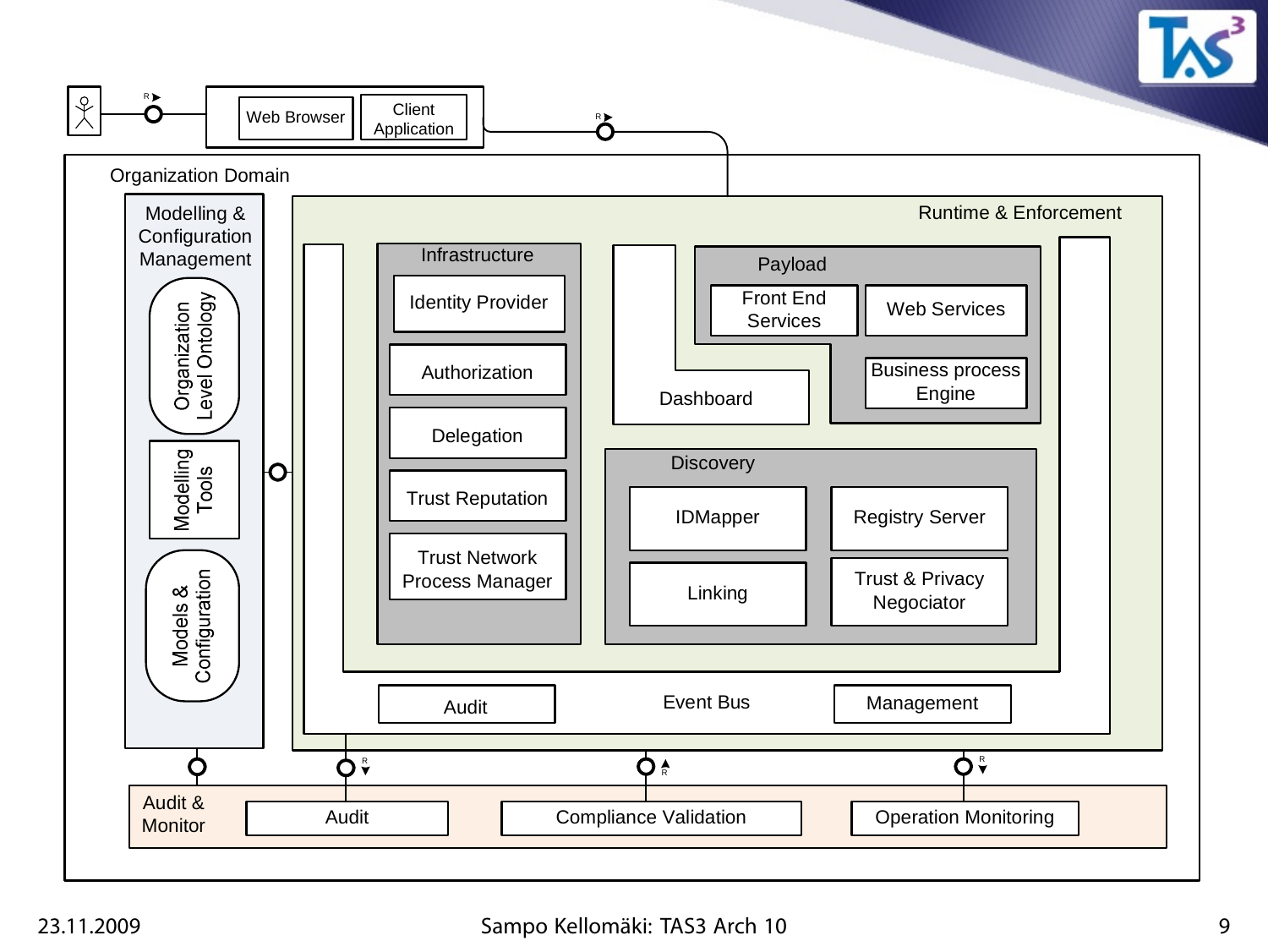

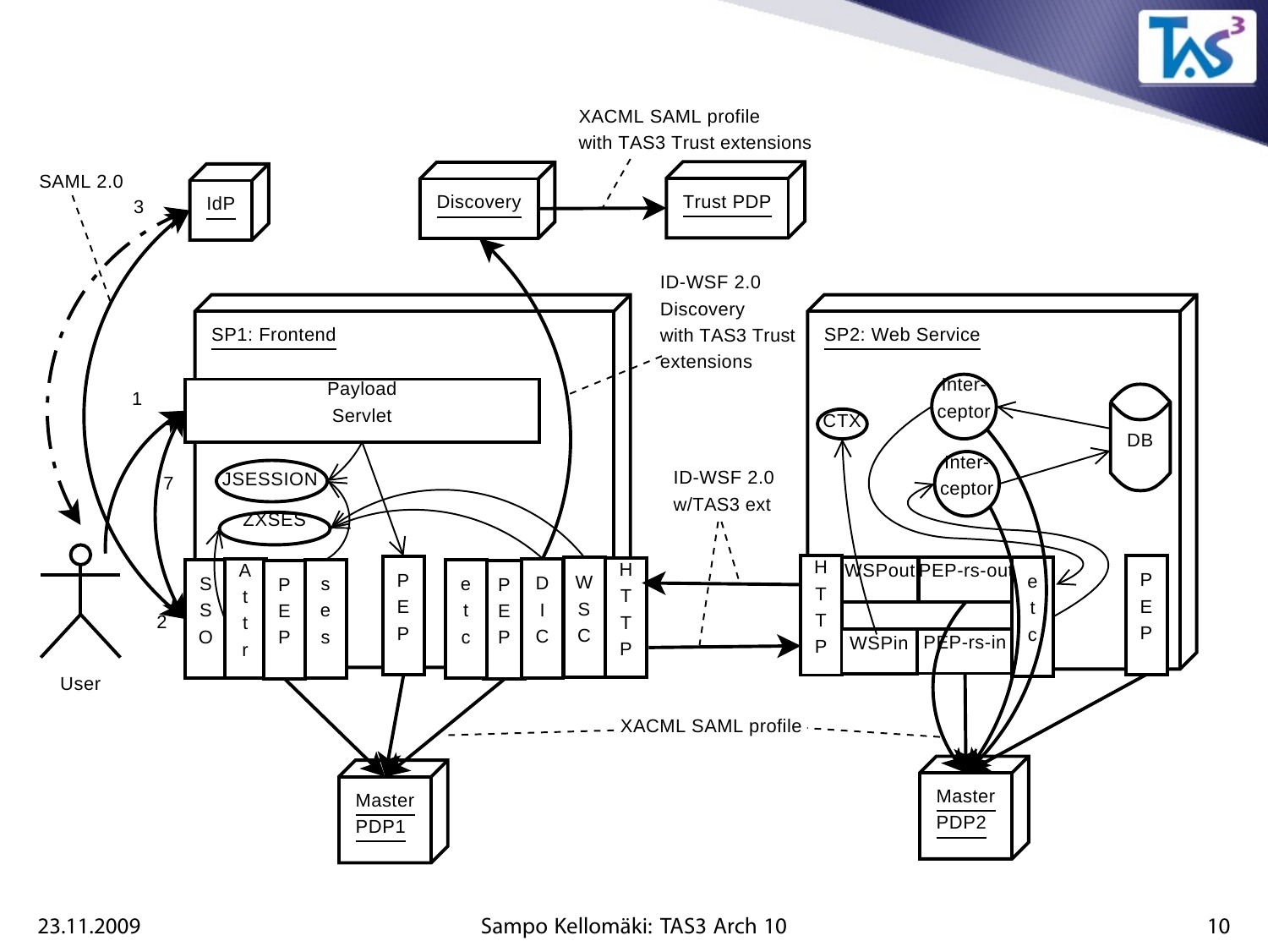

## **Prior Art and Reference Architectures**

- TAS<sup>3</sup> Architecture draws from and is compatible with - Nessi's NexofRA
	- Master's concept of audit bus and Awareness Cockpit
	- Access-eGov Platform Architecture
	- Liberty Alliance's ID Web Services Framework (ID-WSF)
	- Hafner & Breu's Security Engineering for Service-Oriented Architectures
- TAS $3$  Architecture is not as abstract as a reference architecture - Goal is to drive real interoperable implementations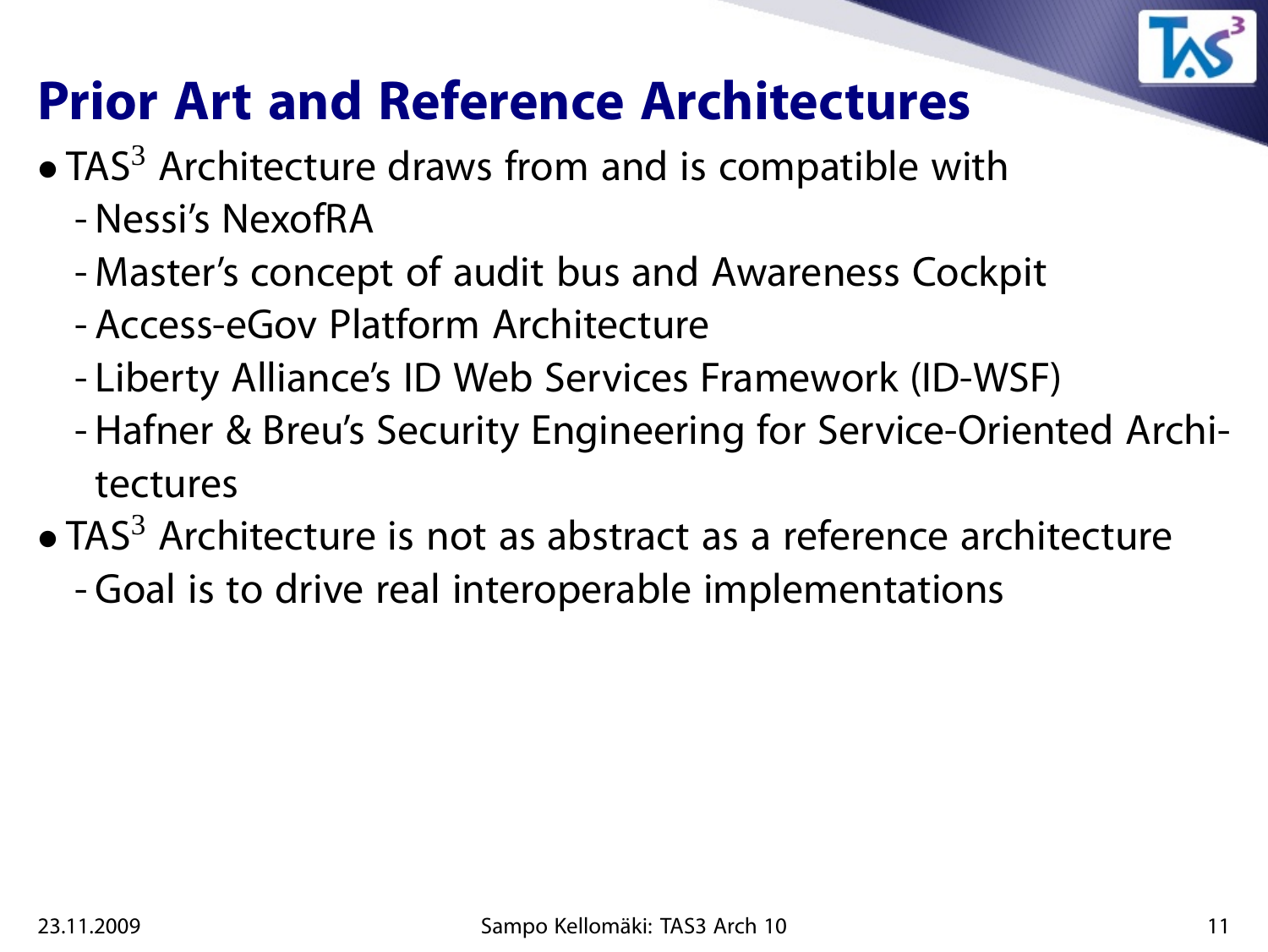

## **Novelty of the Architecture Itself (1/2)**

- $\bullet$  TAS<sup>3</sup> Architecture is novel as a blueprint that brings together
	- Identity management
	- Attribute based access control
	- Business process modelling
	- Dynamic trust
	- Distributed auditing
	- Legal & Policy
	- Support for multiple policies in different languages
	- Annex A in combination with D2.2, acts as an interoperability profile for standards based protocols covering these areas
- User transparency features
	- Dashboard
	- User accessible audit trail
	- Automated compliance validation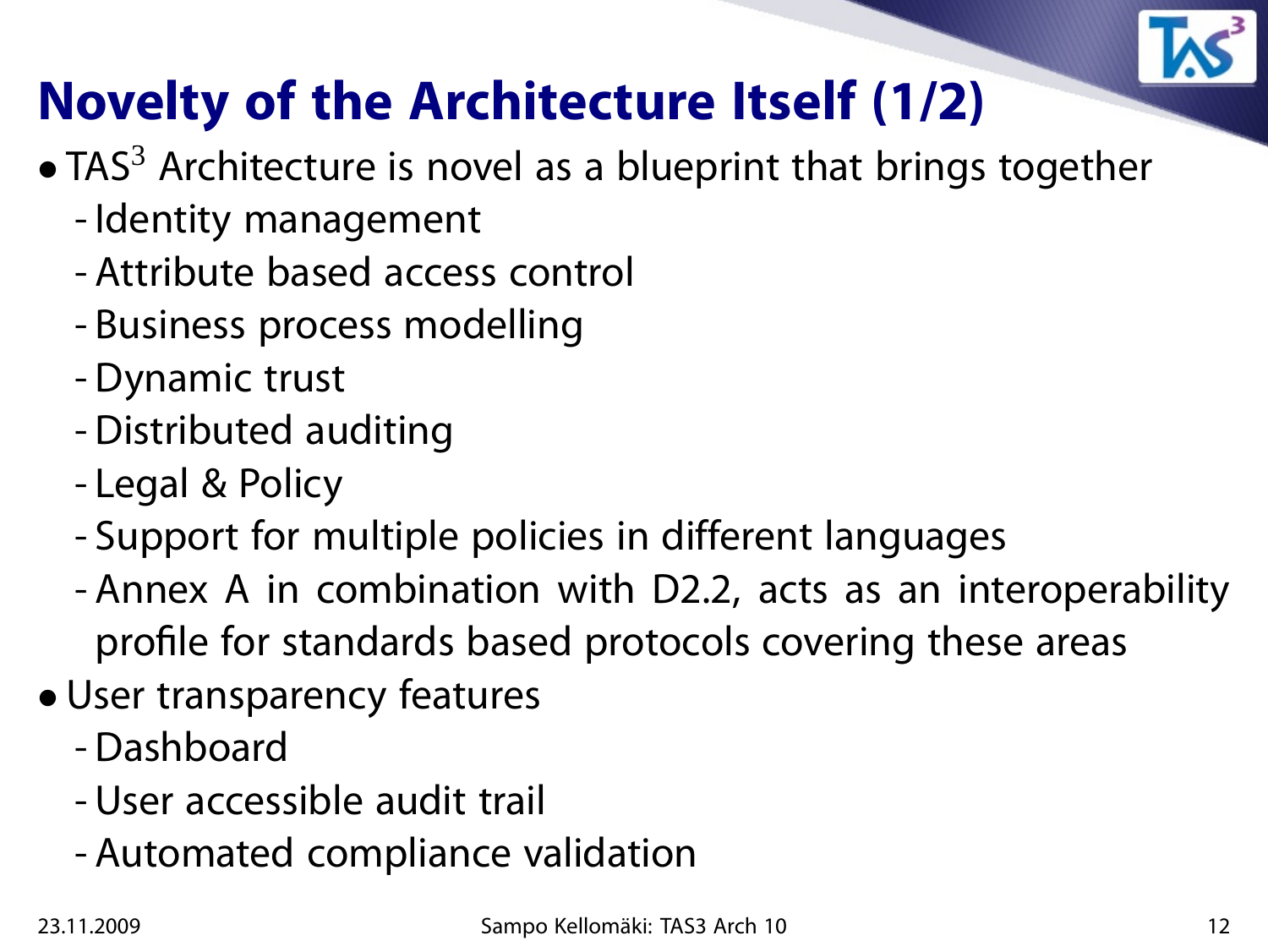

## **Novelty of the Architecture Itself (2/2)**

- Privacy protection using sticky policies
- Marriage of Trust and Privacy Negotiation with discovery and trust scoring
- Secure dynamic business processes
- Built-in first class support for delegation
- Architecture needs to be instantiated in context of a business model and legal / contractual framework
	- Leave many decisions to be decided in that context
	- Many business models are possible (the one currently in annex will become a document of its own)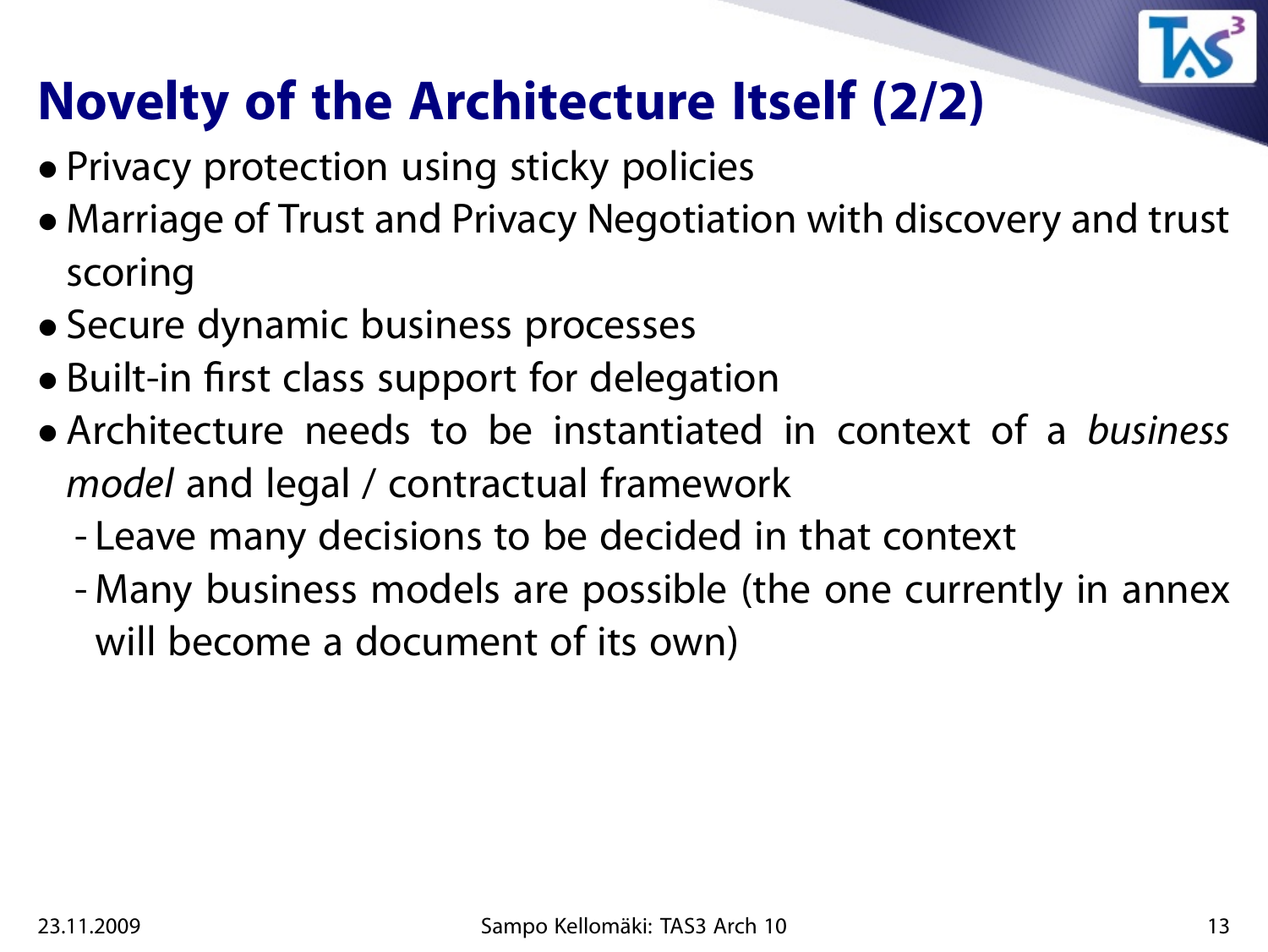

#### **Wire interoperability, many software implementations possible**

- Any implementation that speaks wire protocols and flows correctly is valid, irrespective of the software architecture
- Software architecture of the entities specified by the  $TAS<sup>3</sup>$  Architecture is up to implementers of those entities (some of the implementer's are  $TAS<sup>3</sup>$  work packages)
- The architecture includes a legacy integration strategy to illustrate some feasible ways to  $TAS<sup>3</sup>$  enable existing applications (but which way is chosen, or if a totally different software architecture is used, is an implementer's choice)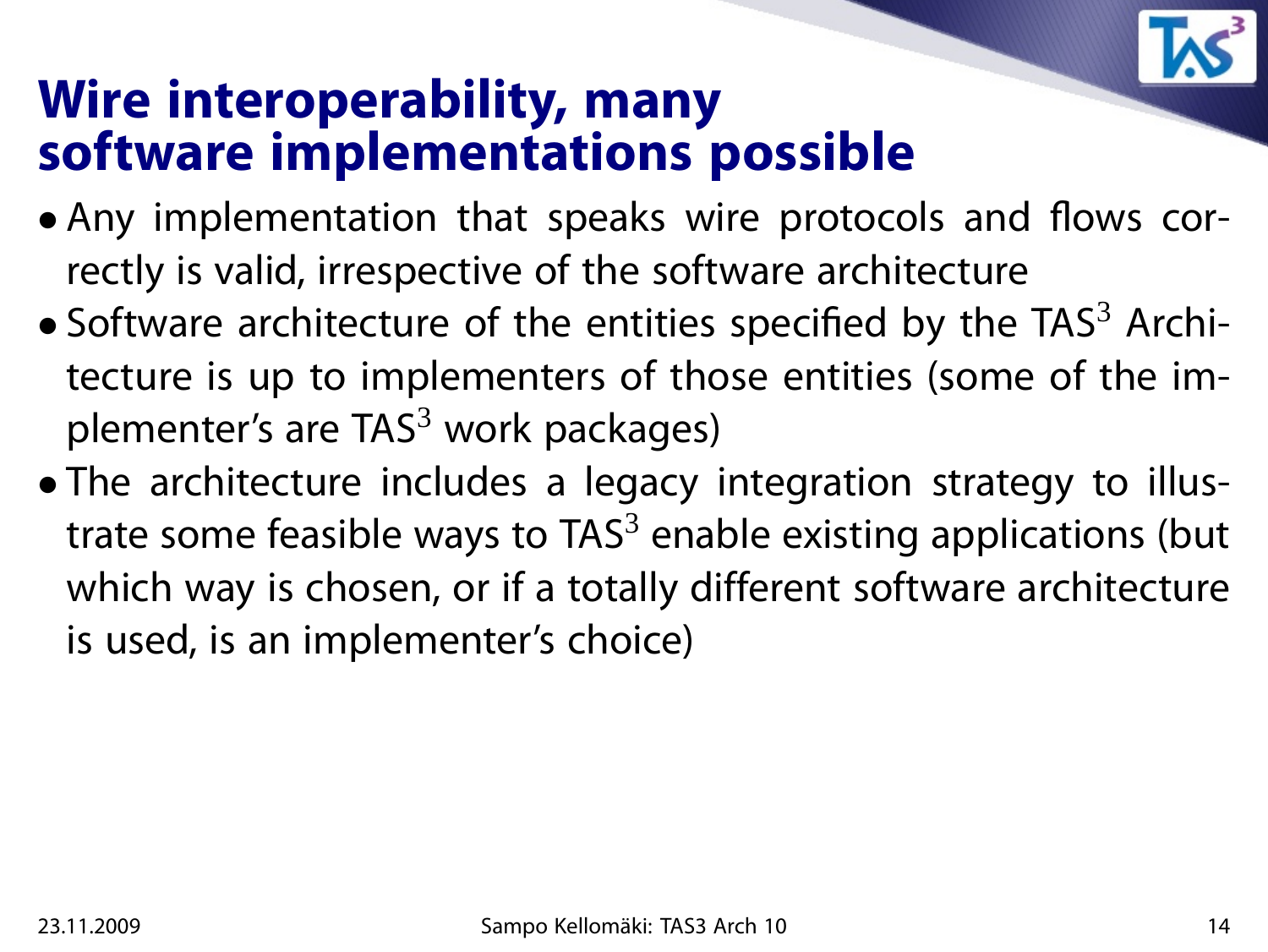

## **Trustworthy and Secure (1/2)**

- Operational, legal, and business model to ensure trustworthiness
	- Responsible entity, Trust Guarantor, ensures "buck stops here"
	- Legal framework developed hand-in-hand with architecture
	- Certification of software and deployments
	- Automated Compliance Validation keeps SPs in line
	- Manual audits complement automated approaches
	- Modeling network and its members provide consistent security configuration
- Legal concerns are built-in from the ground up
- Threat analysis to understand what we are defending against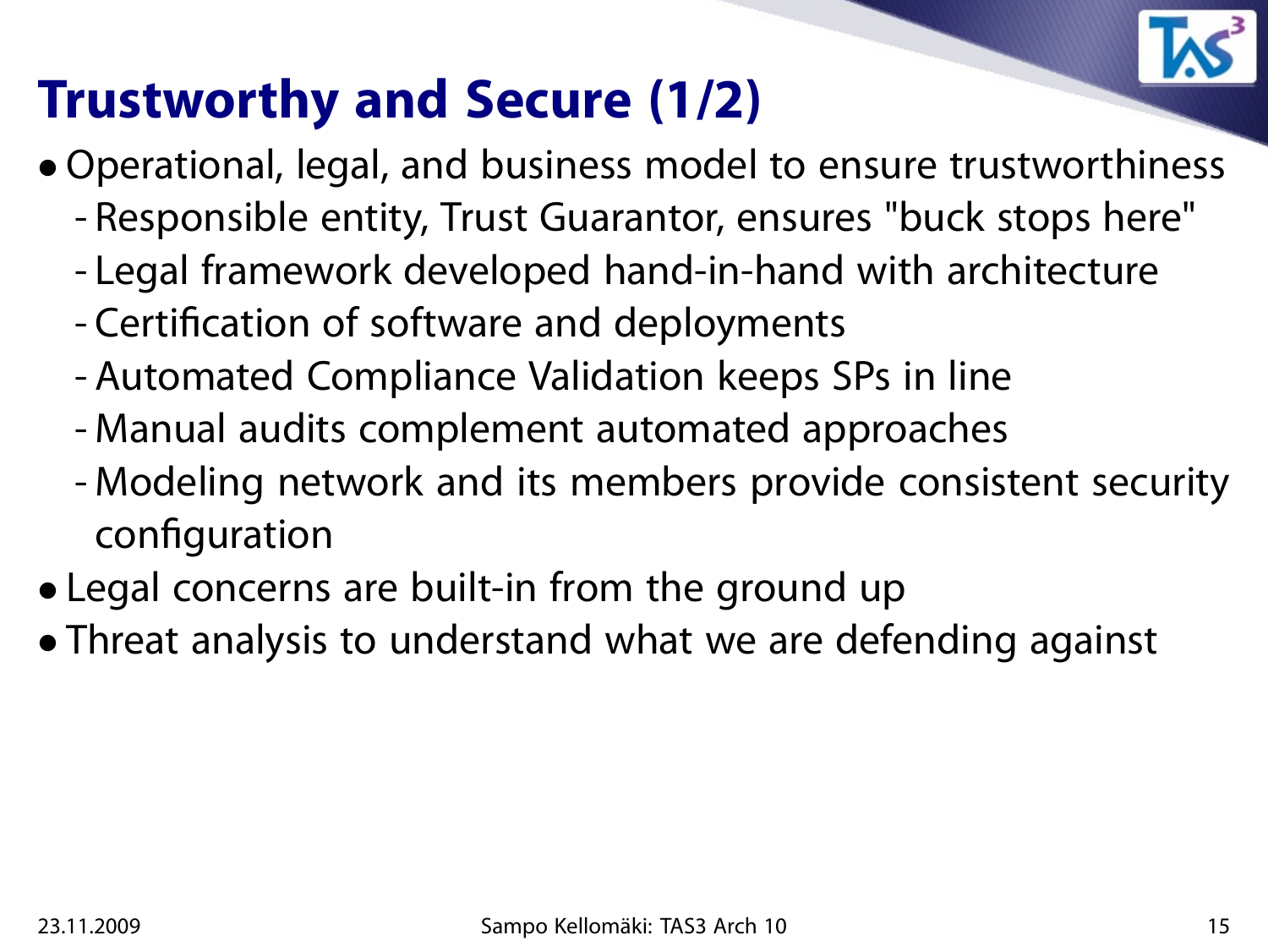

## **Trustworthy and Secure (2/2)**

- Technical
	- Fully encrypted, fully digitally signed
	- Fully pseudonymous design ensures maximum privacy
	- Fully cross organizational federation model
	- Explicit tokens based audit trail at all layers
	- Explicit authorization at all layers
	- Advanced trust and reputation management
	- Model and ontology driven to ensure accurate implementation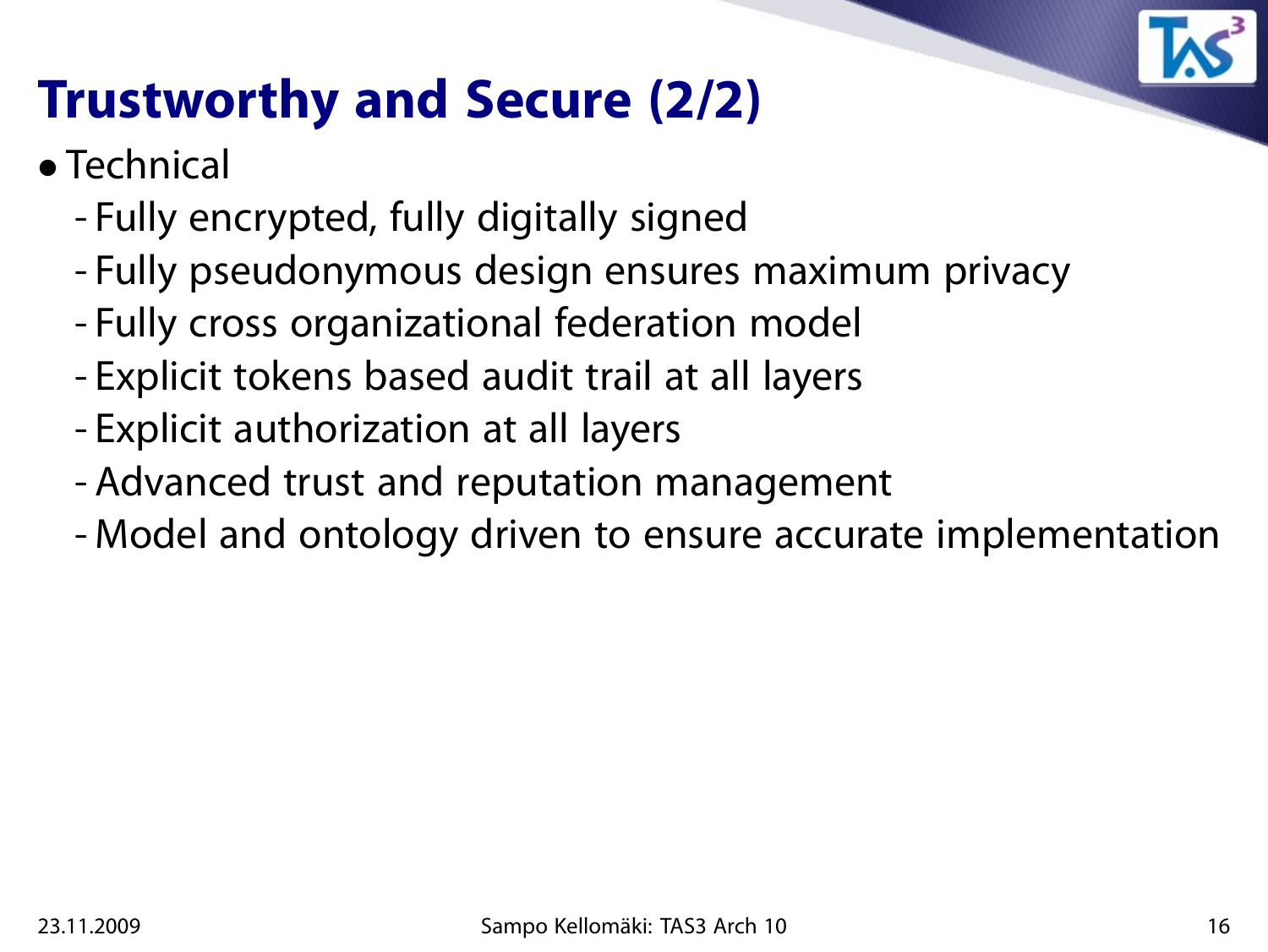

# **Deploying TAS**<sup>3</sup> **Architecture**

- Set up Trust Network
	- Draft legal
	- Run some services, like audit bus and compliance validation
	- Outsource or run other services like discovery and IdP
- Join a Trust Network
	- Much of the infrastructure shared or already provided
	- Application integration
		- Buy and deploy TAS $3$  proxy or connector product, or
		- Adapt your application using  $TAS<sup>3</sup>$  Standard API.
		- Outsource or buy/run some infrastructure services like IdP or PDP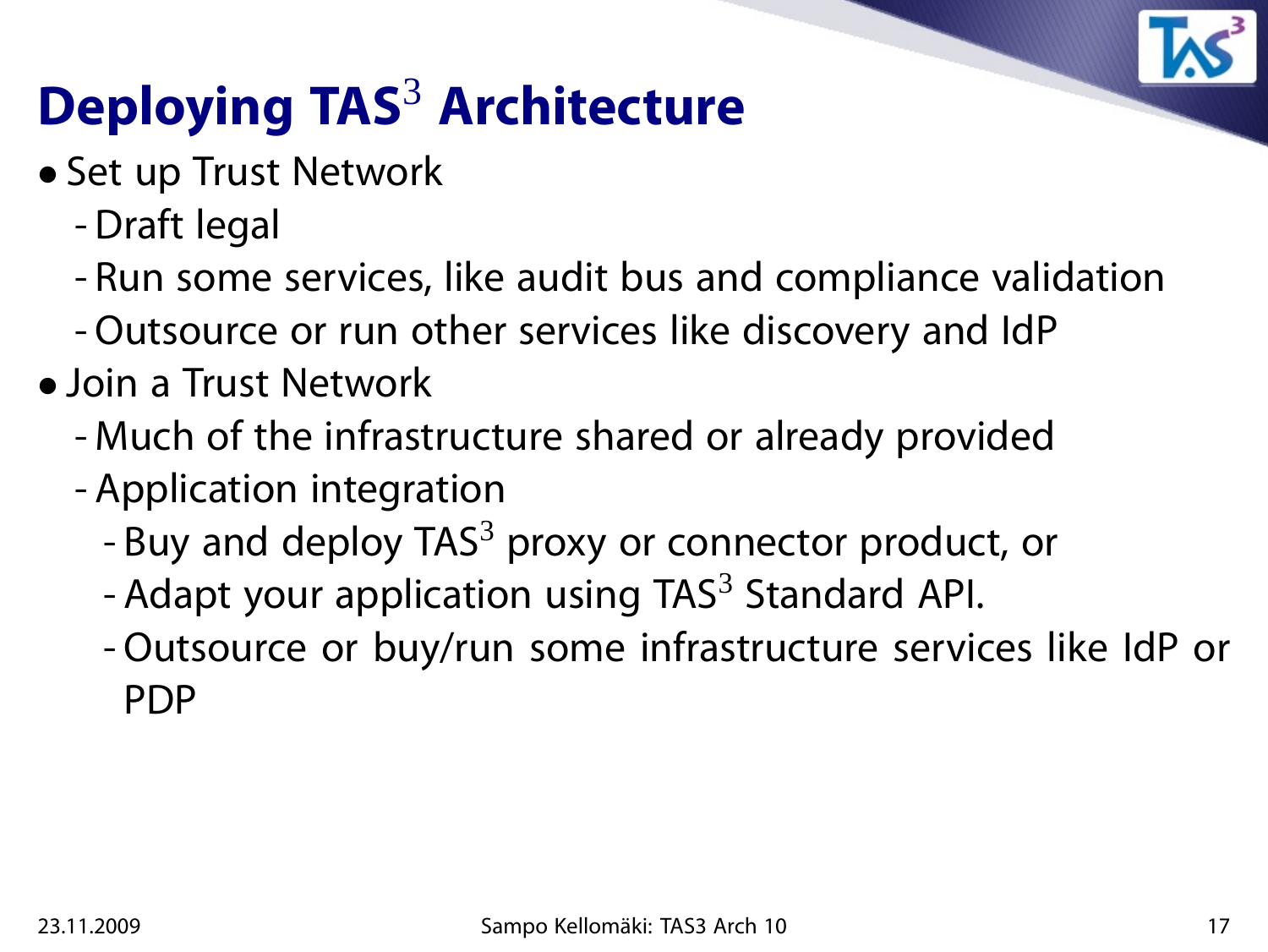

## **Thank You, Questions?**

Sampo Kellomäki (sampo@symlabs.com) +351-918.731.007

- www.tas3.org
	- Official dissemination website
- http://zxid.org/
	- Reference implementation of  $TAS<sup>3</sup>$  Core Security Architecture
- http://zxid.org/tas3/  $-$  ZXID specific TAS $3$  news
- http://zxid.org/tas3/arch/tas3-deliv-2\_1-arch-v17\_2.pdf - TAS<sup>3</sup> Architecture Document
- http://zxid.org/tas3/arch/tas3-proto-v06.pdf - Revised TAS $3$  API and protocol profiles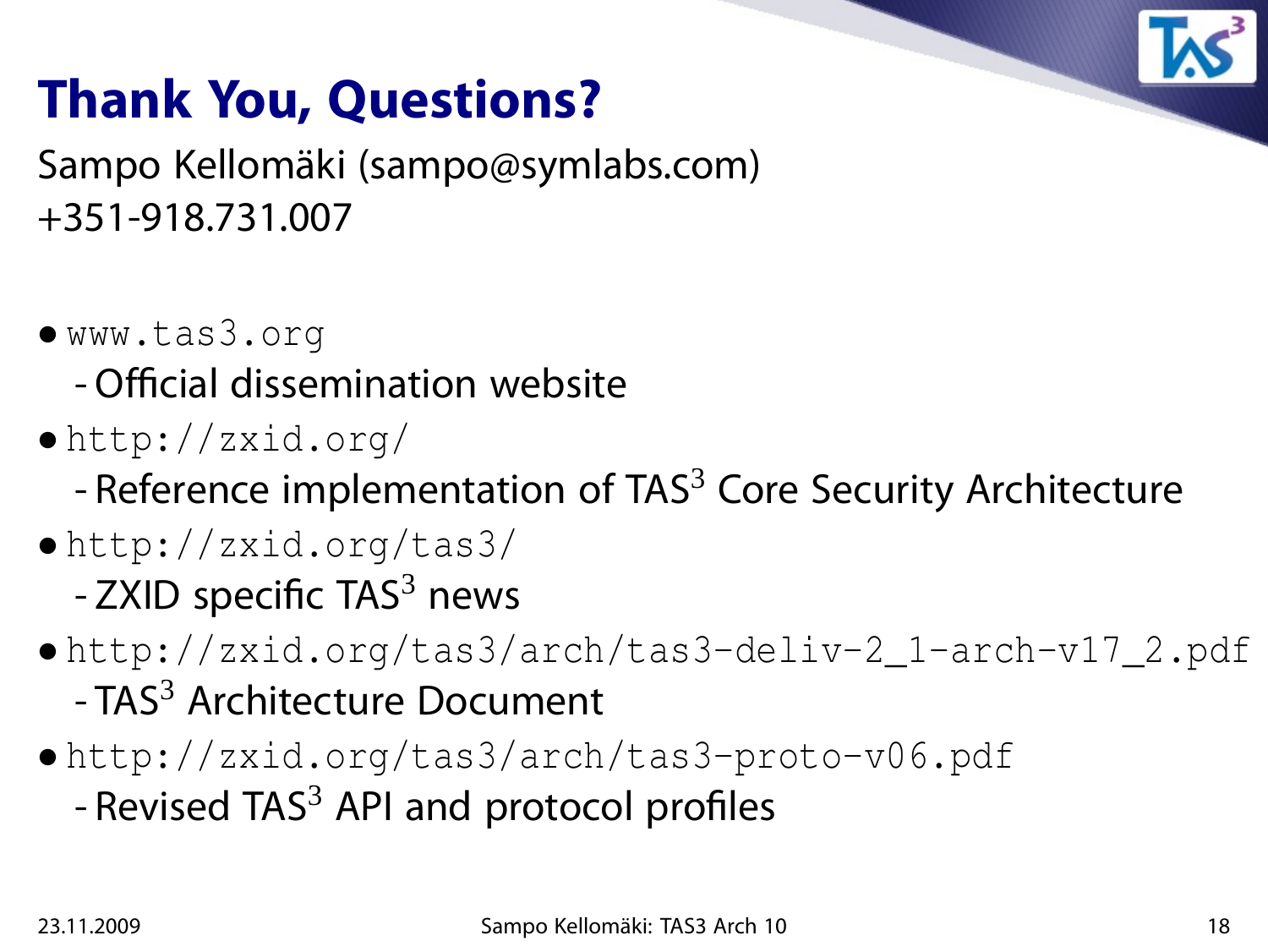

## **Architecture Drilldown**

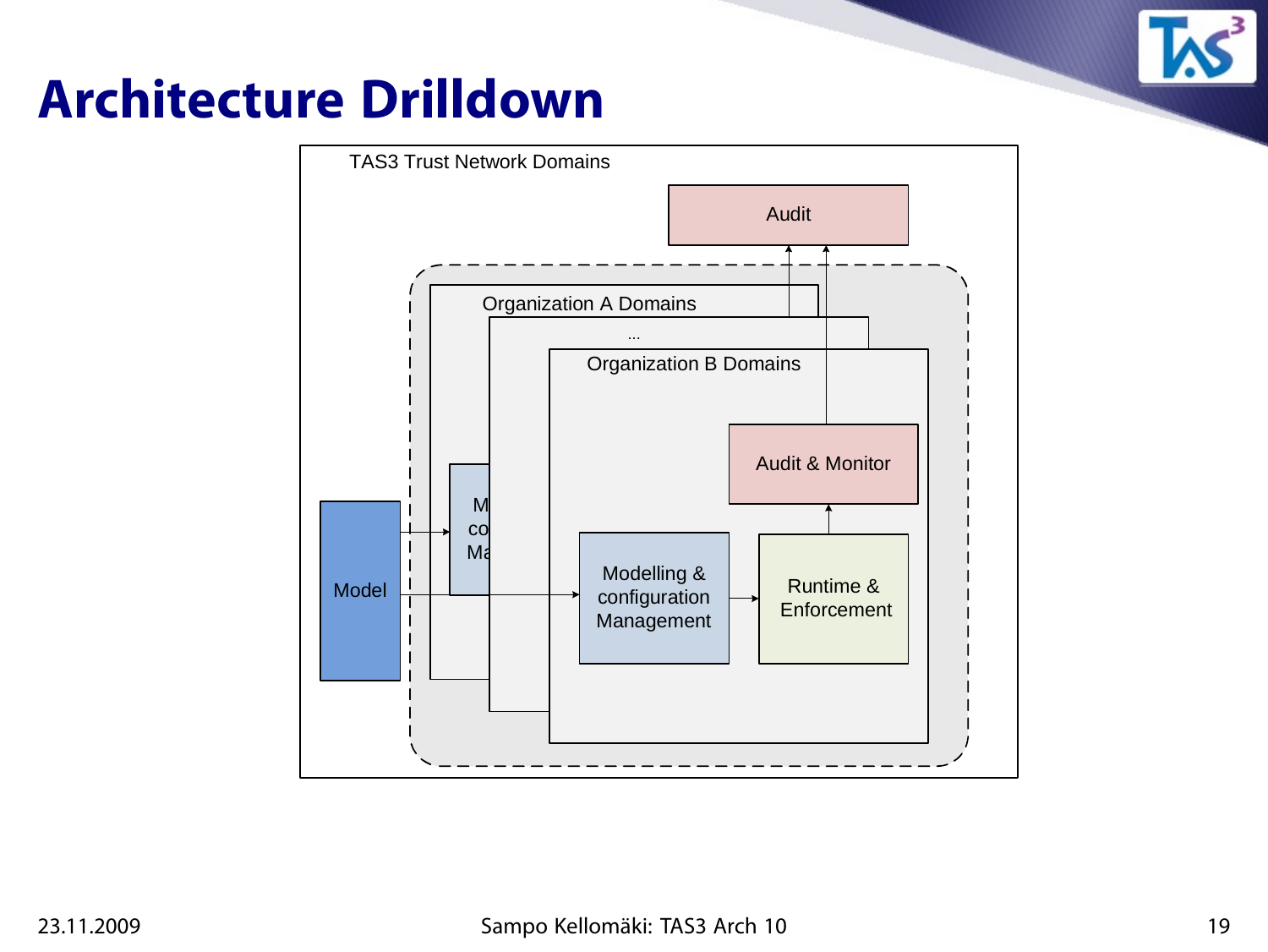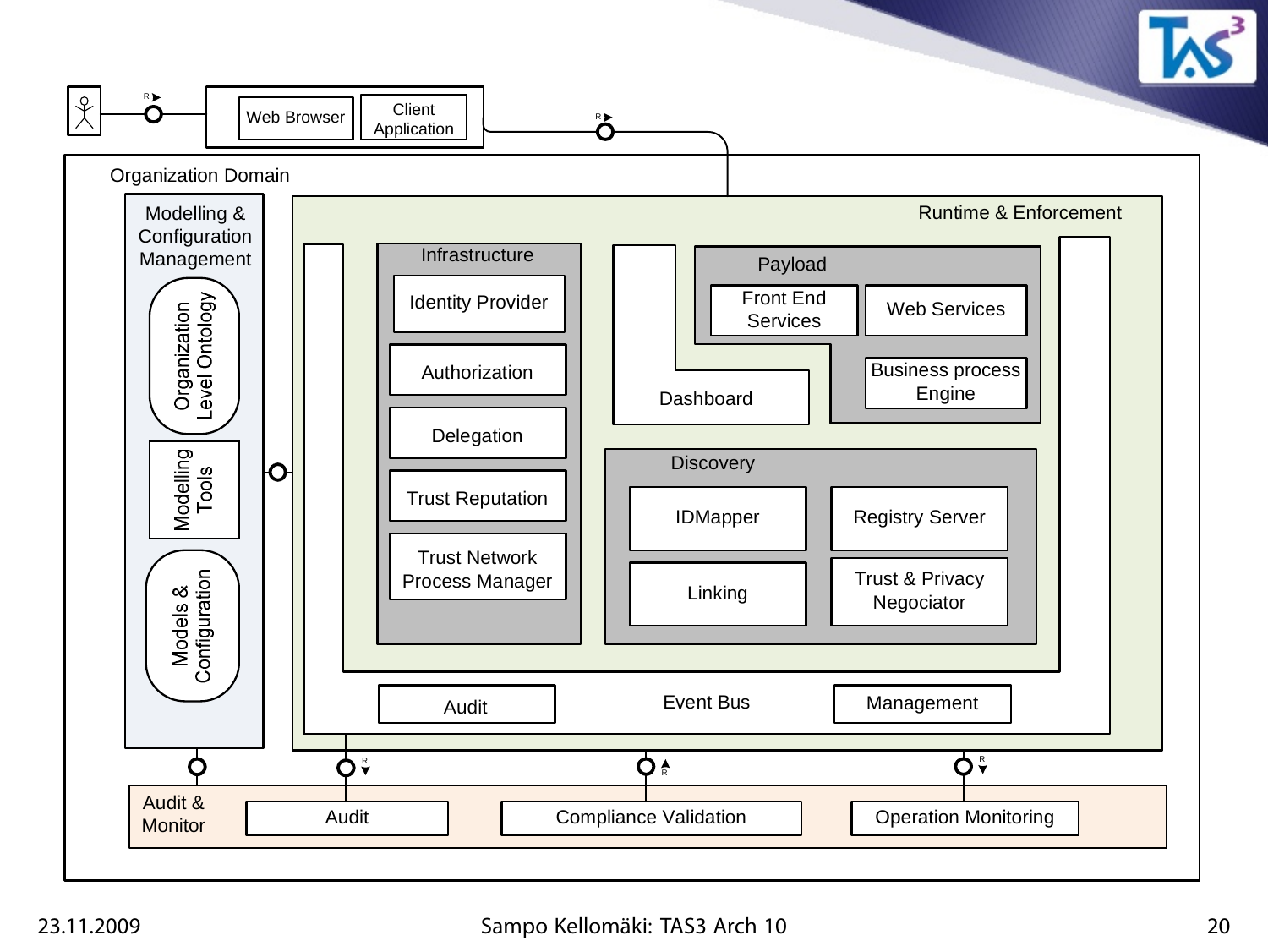

## **Web Service Authorization**

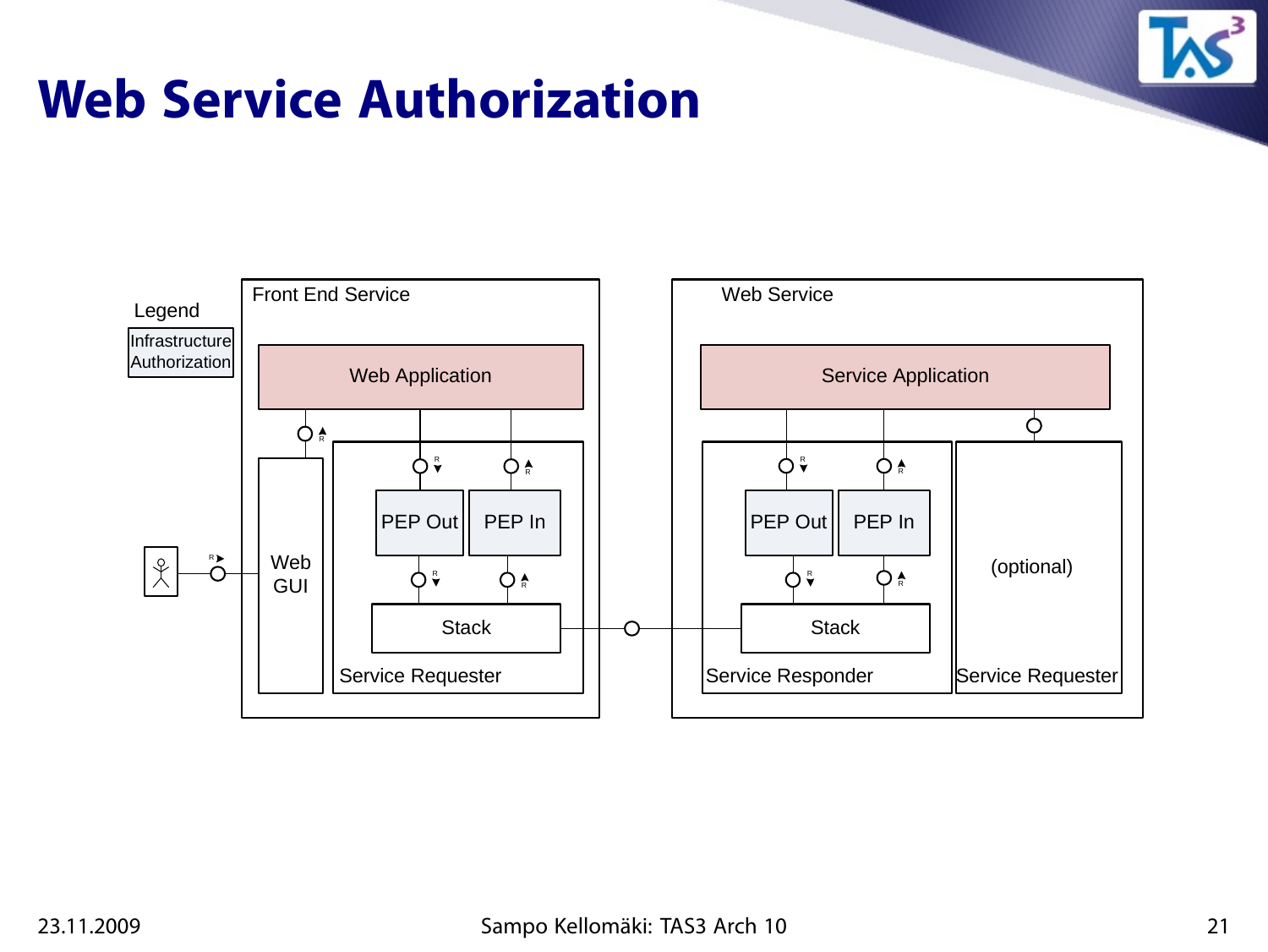

### **Multi-tier Web Service Call**

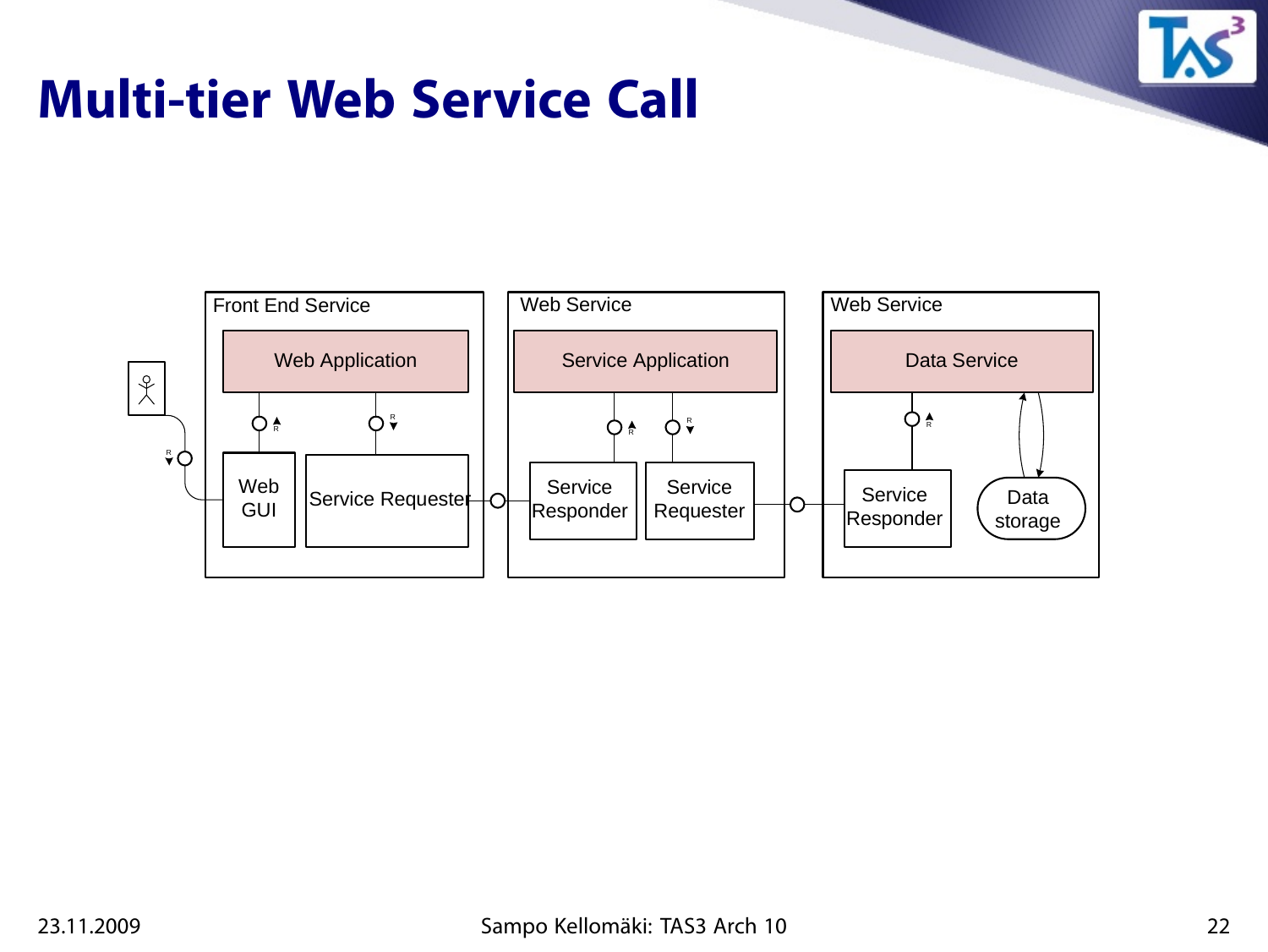

## **Details of Authorization**

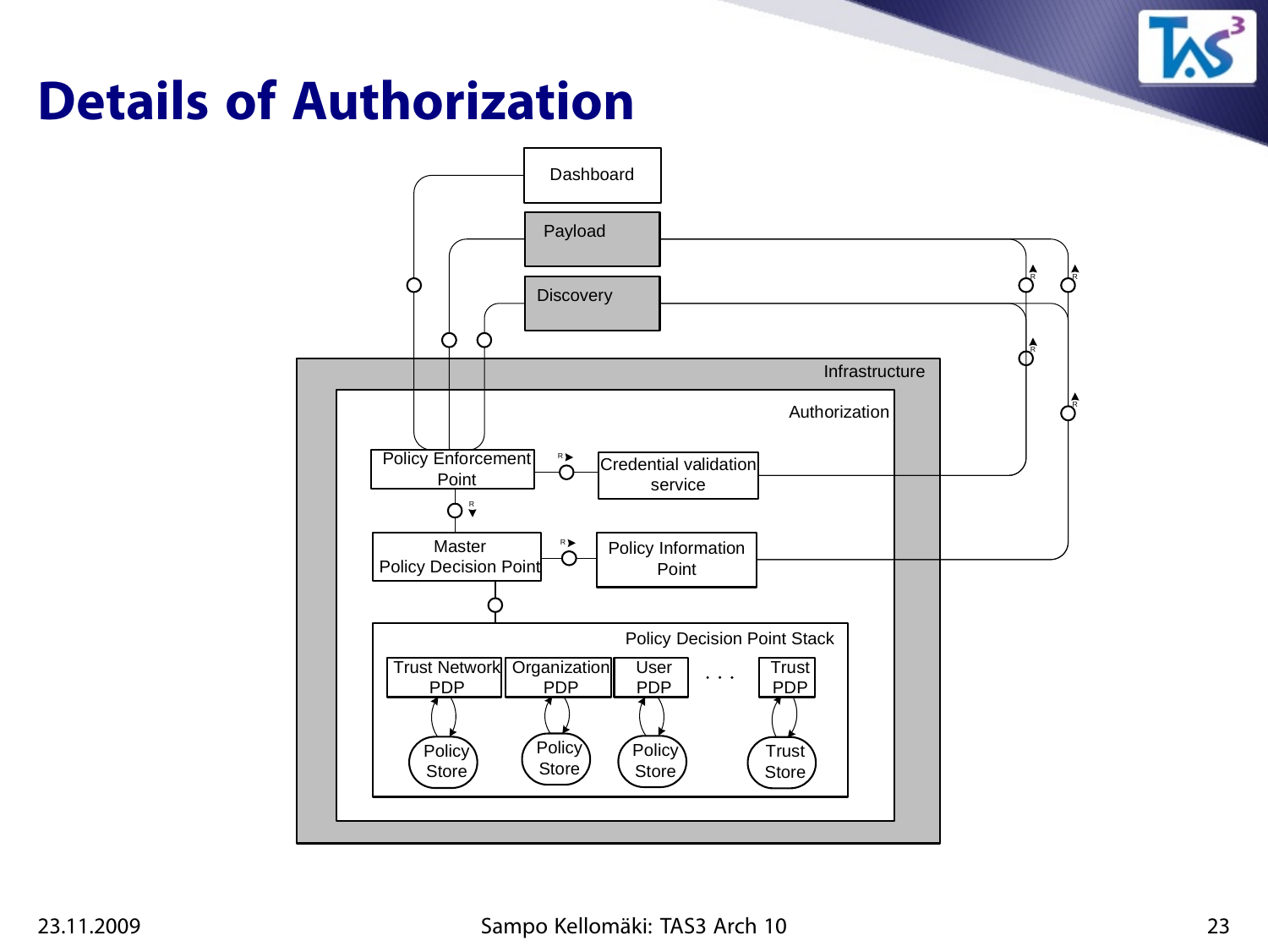

## **Legacy Integration**



Figure 1: Application Integration using ADPEP and (A) WP8 SOA Gateway, (B) WP8 as frontend to WP8 SOA GW, (C) WP8 database.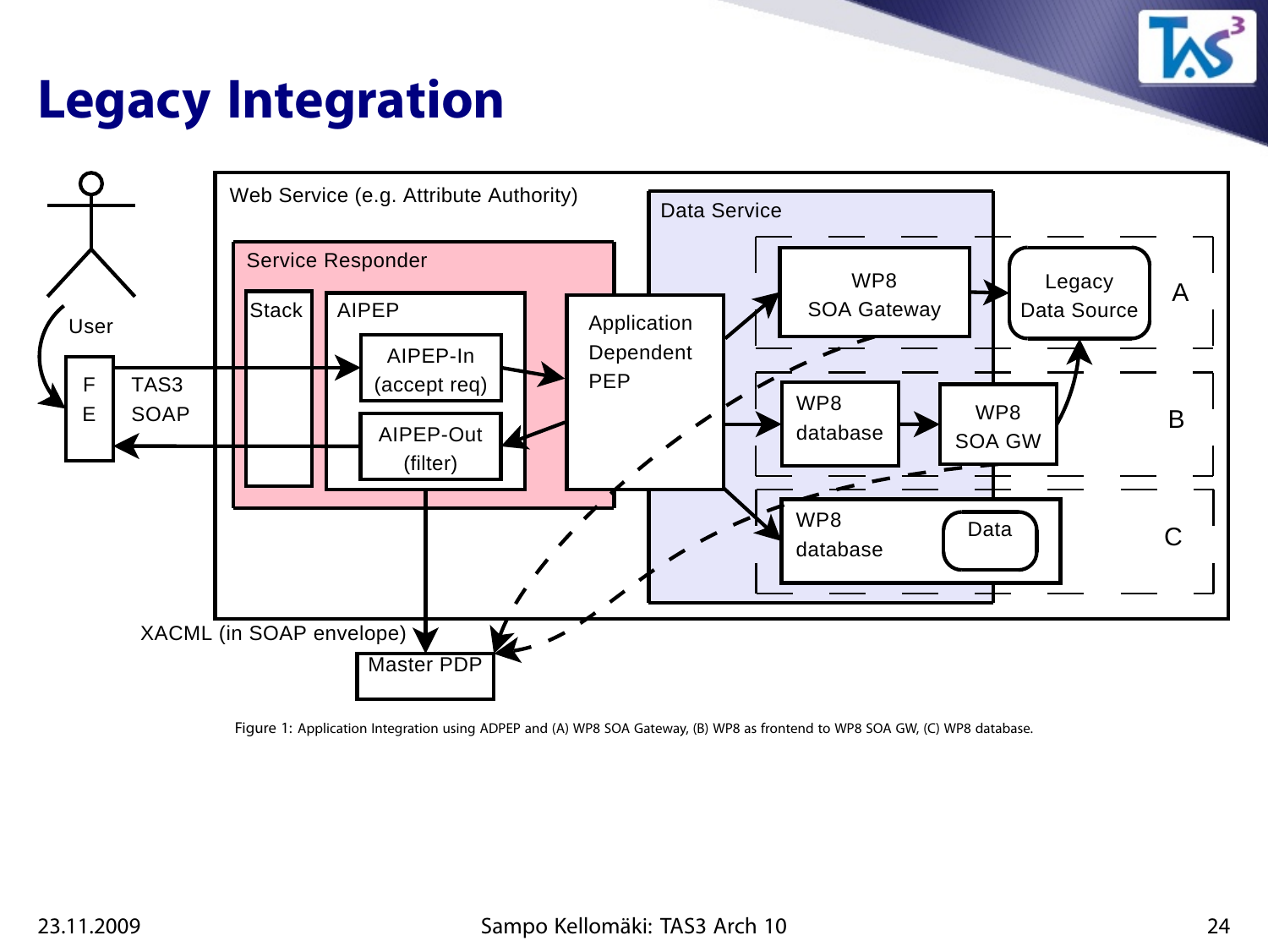

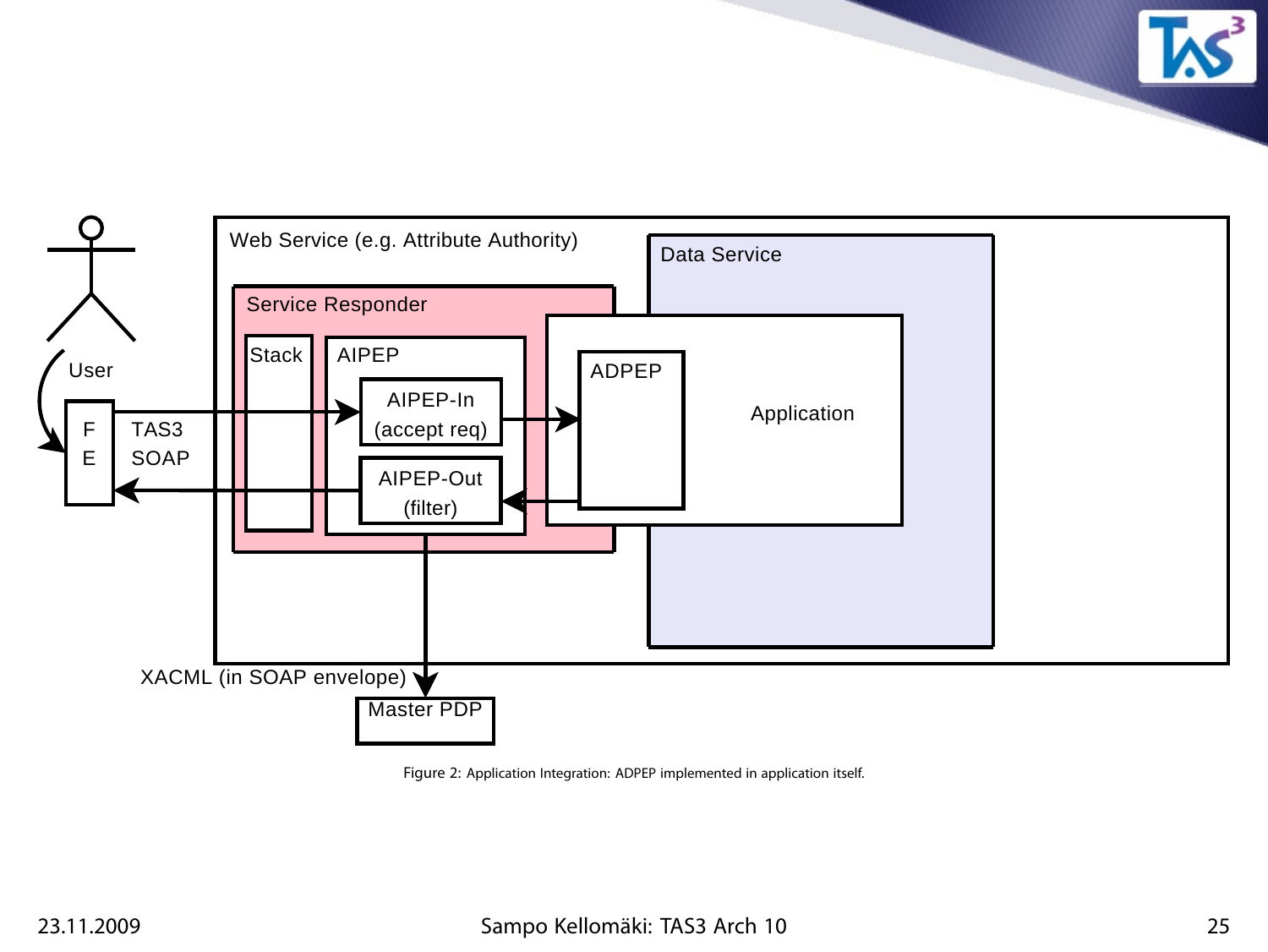

Figure 3: Application Integration: PEP implemented directly in application.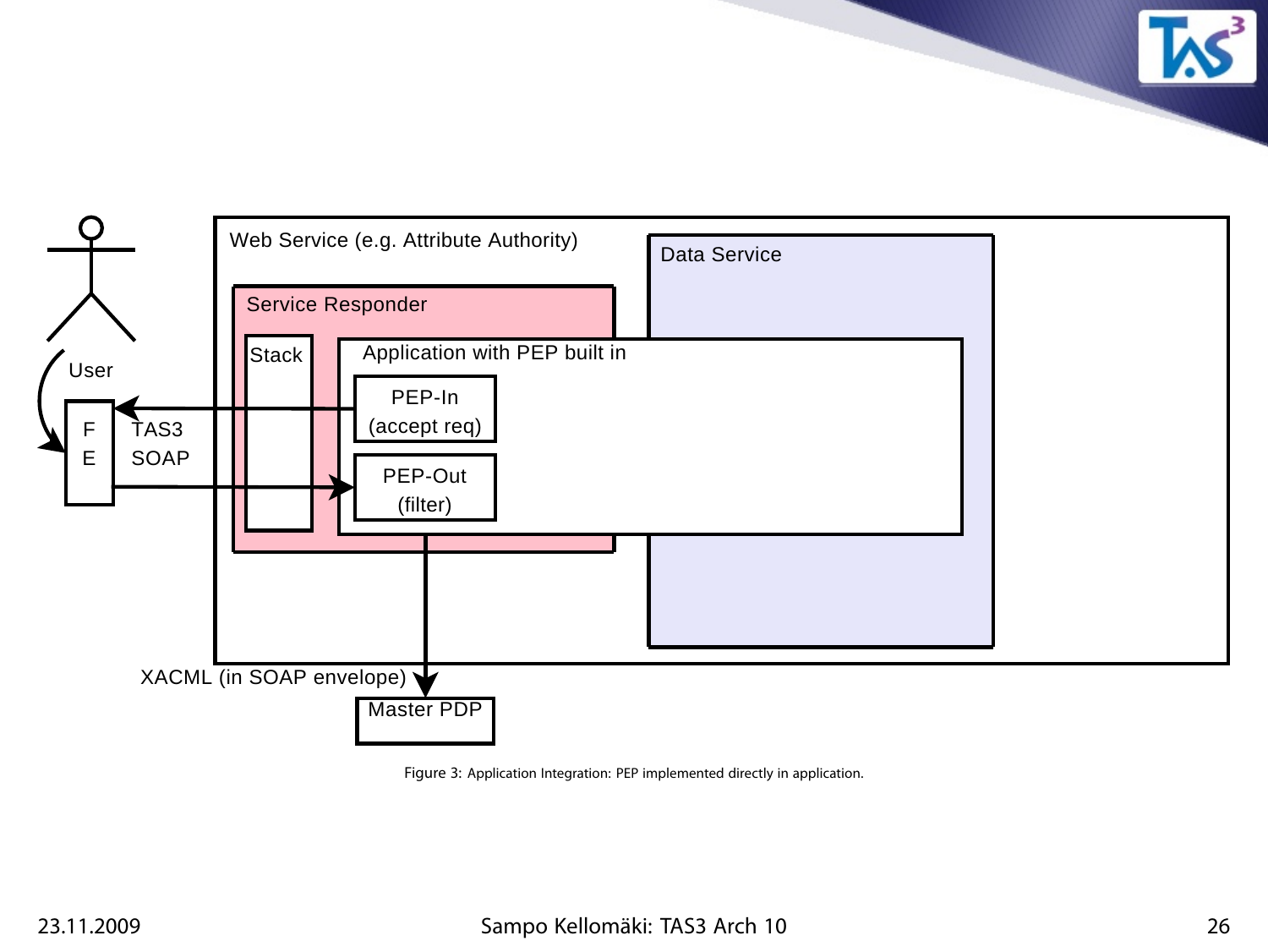

## **Steps of a Web Service Call**

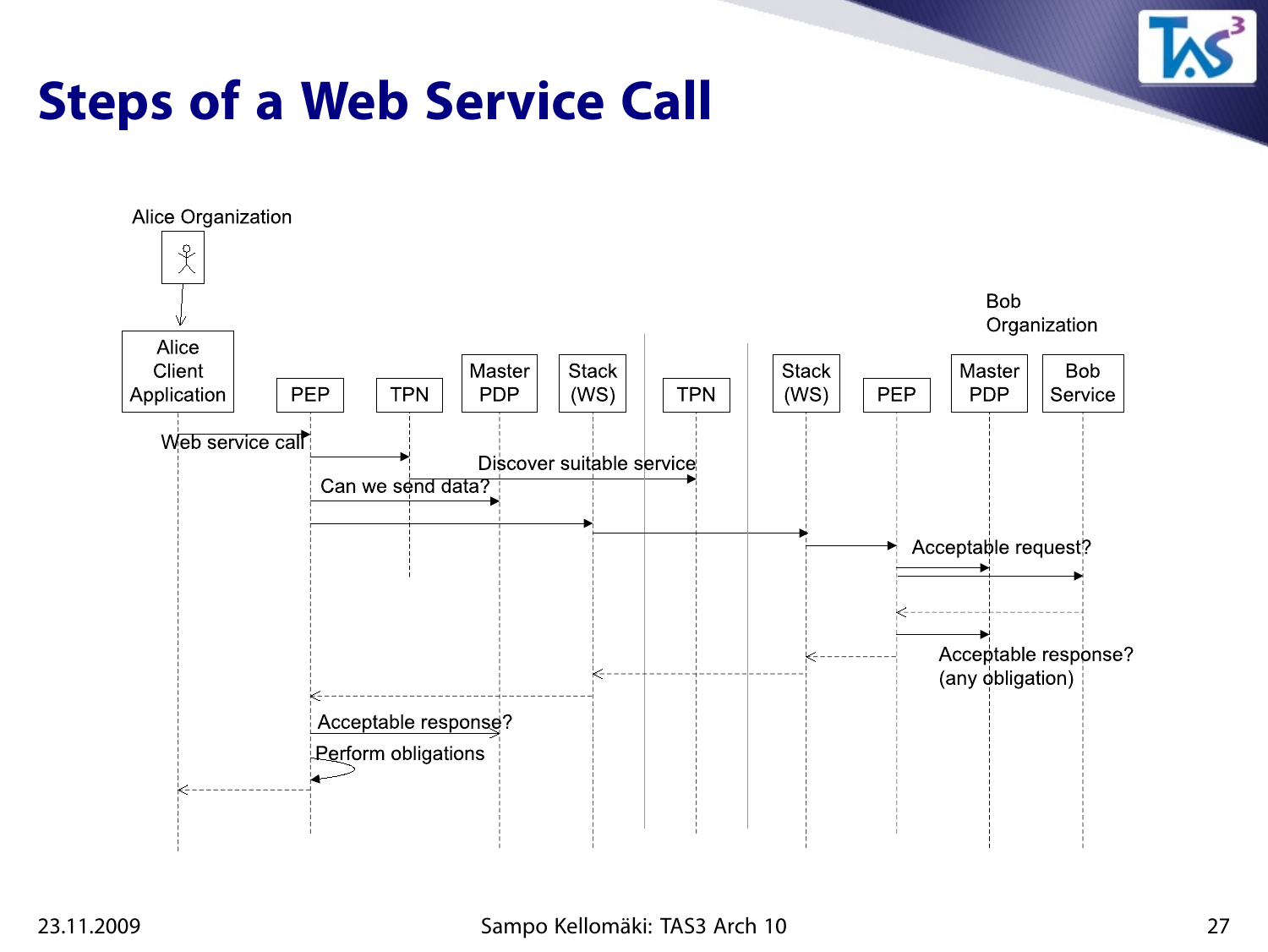

#### **Core Security Architecture Flows**

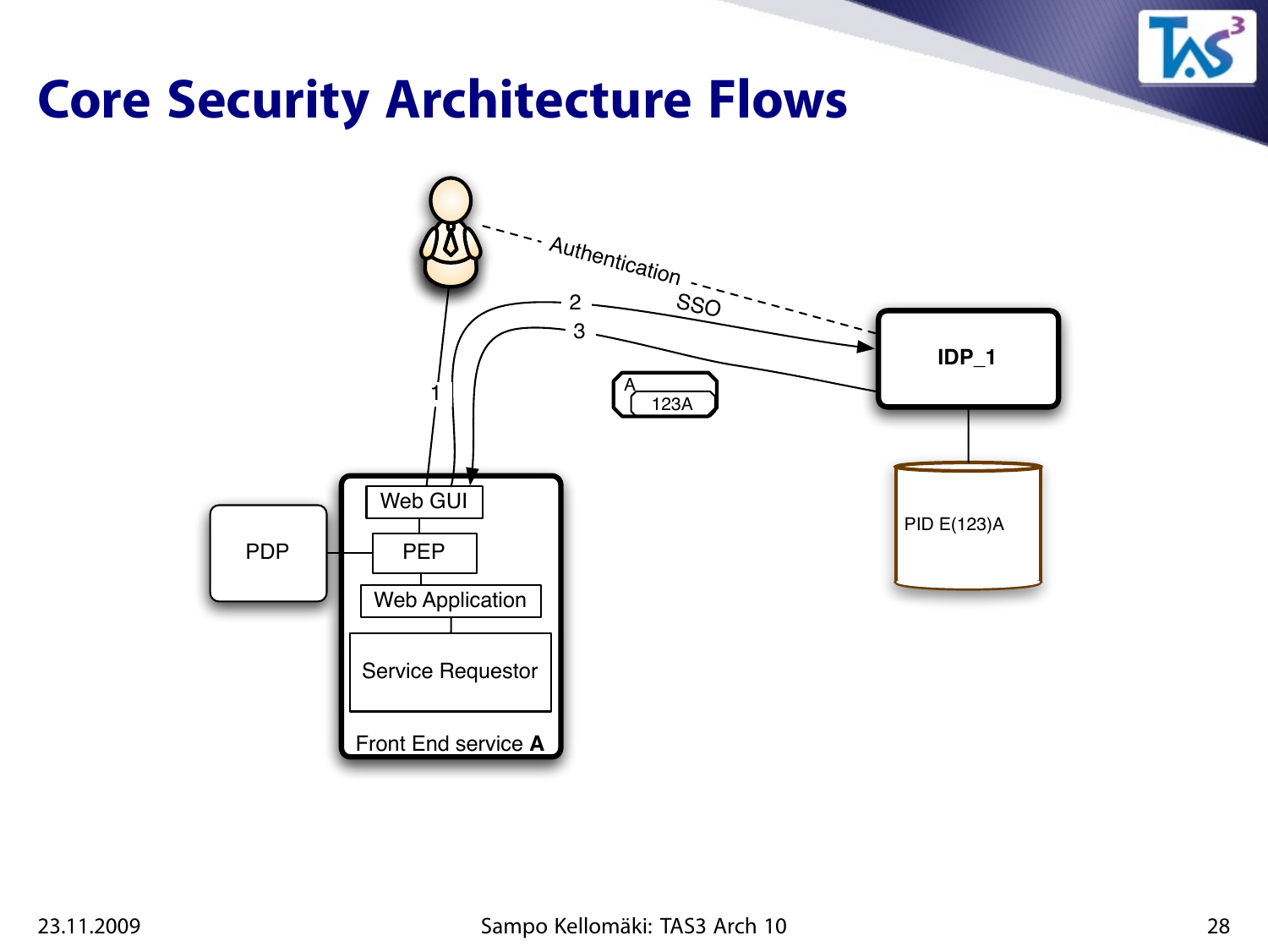

#### 23.11.2009 Sampo Kellomäki: TAS3 Arch 10 29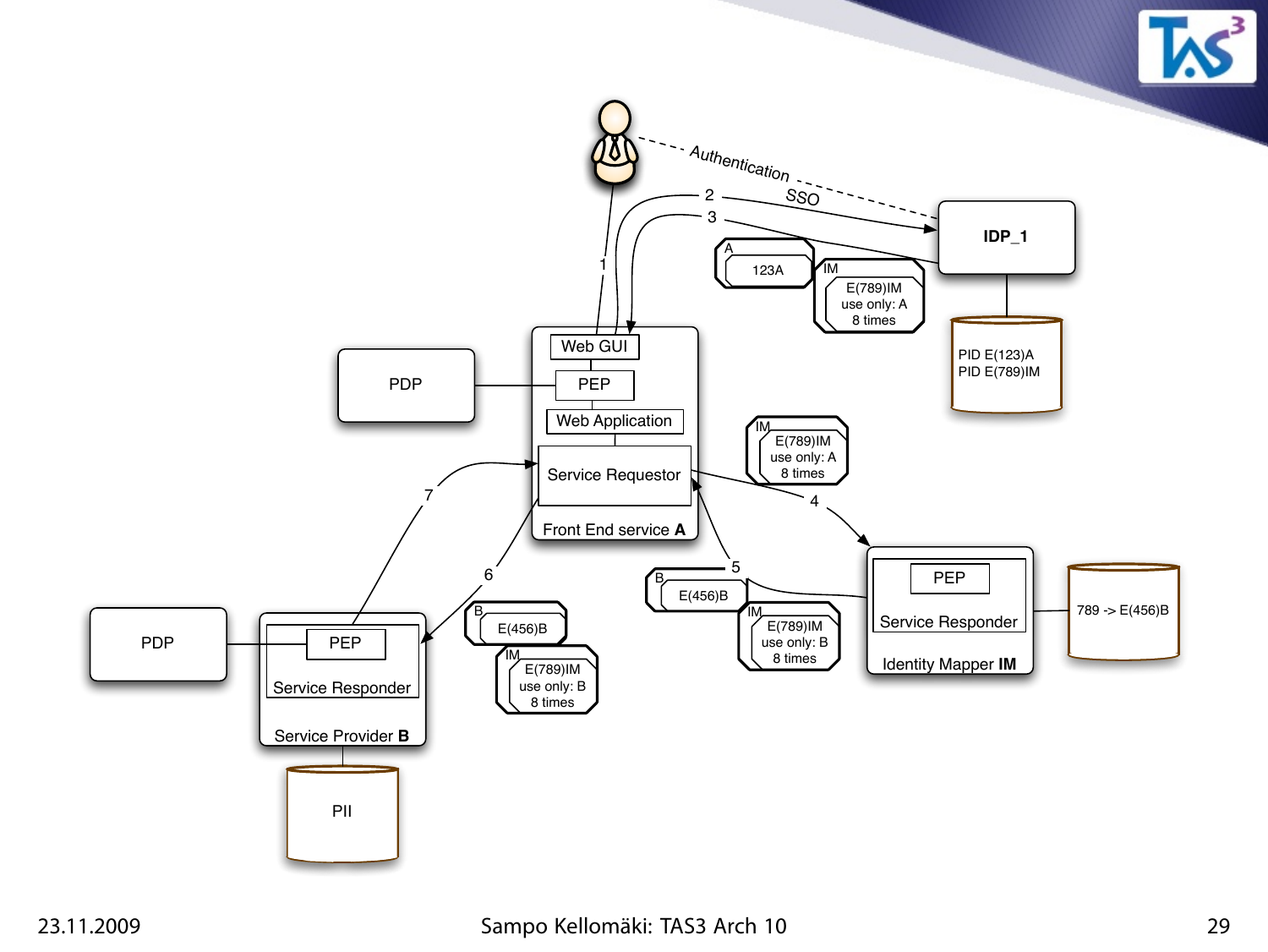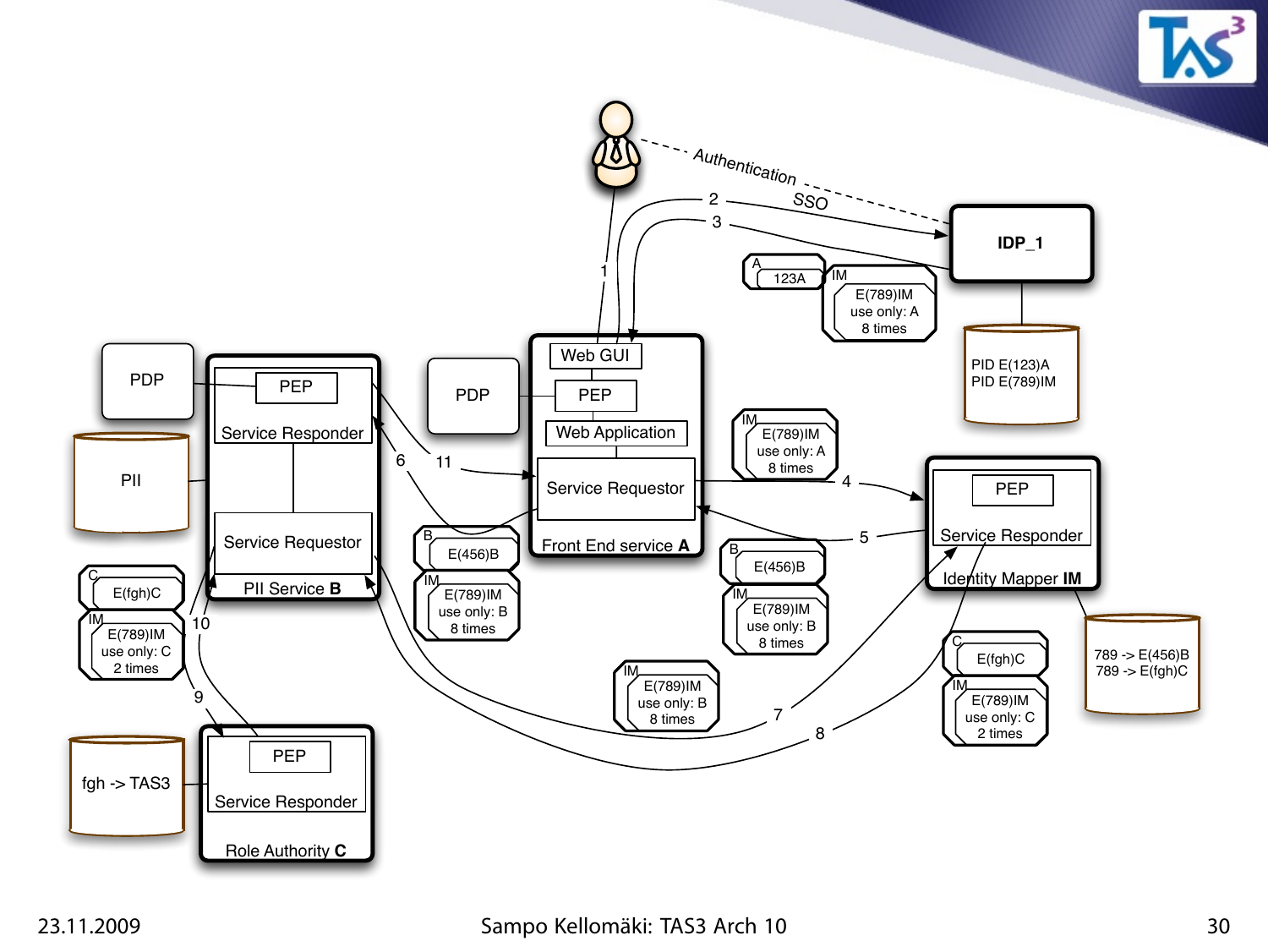

## **Acronym Expansion**

- **TG** Trust Guarantor, the organization that operates TN ("Summit")
- **TN** Trust Network
- **IdP** Identity Provider (SAML role, aka authentication authority)
- **SP** Service Provider: a member organization of TN that operates Frontend and/or Web Services
- **Disco** Service discovery, sometimes specifically identity enabled service discovery such as Liberty ID-WSF Discovery Service.
- **DB** Dashboard, a web GUI for viewing audit records, work flow status, and/or viewing and editing privacy settings and permissions.
- **FE** Frontend, here means web site, i.e. SP
- **WS** Web Service, SOAP based machine to machine communication. Sometimes specifically Identity enabled web service, e.g. Liberty ID-WSF based WS.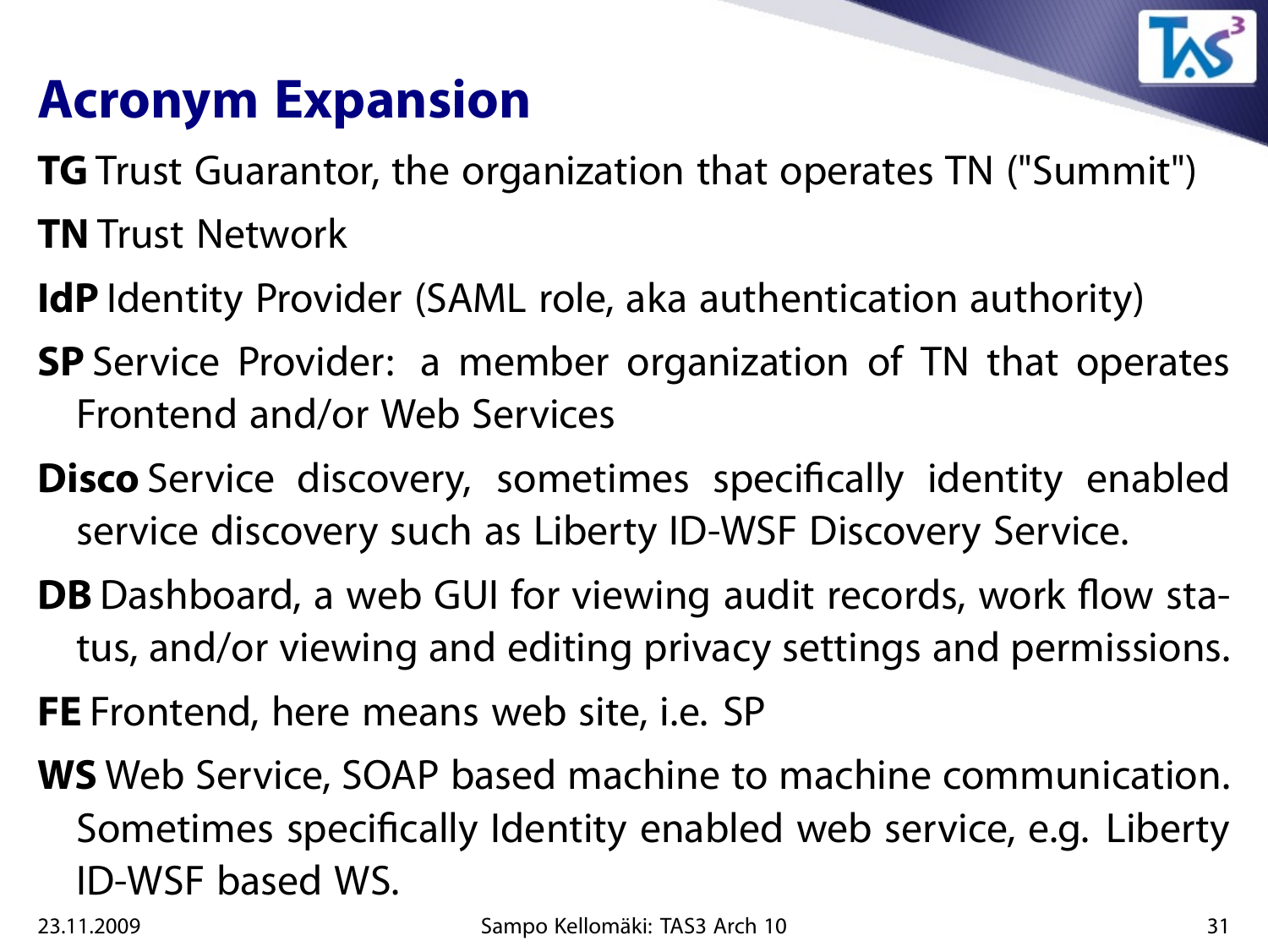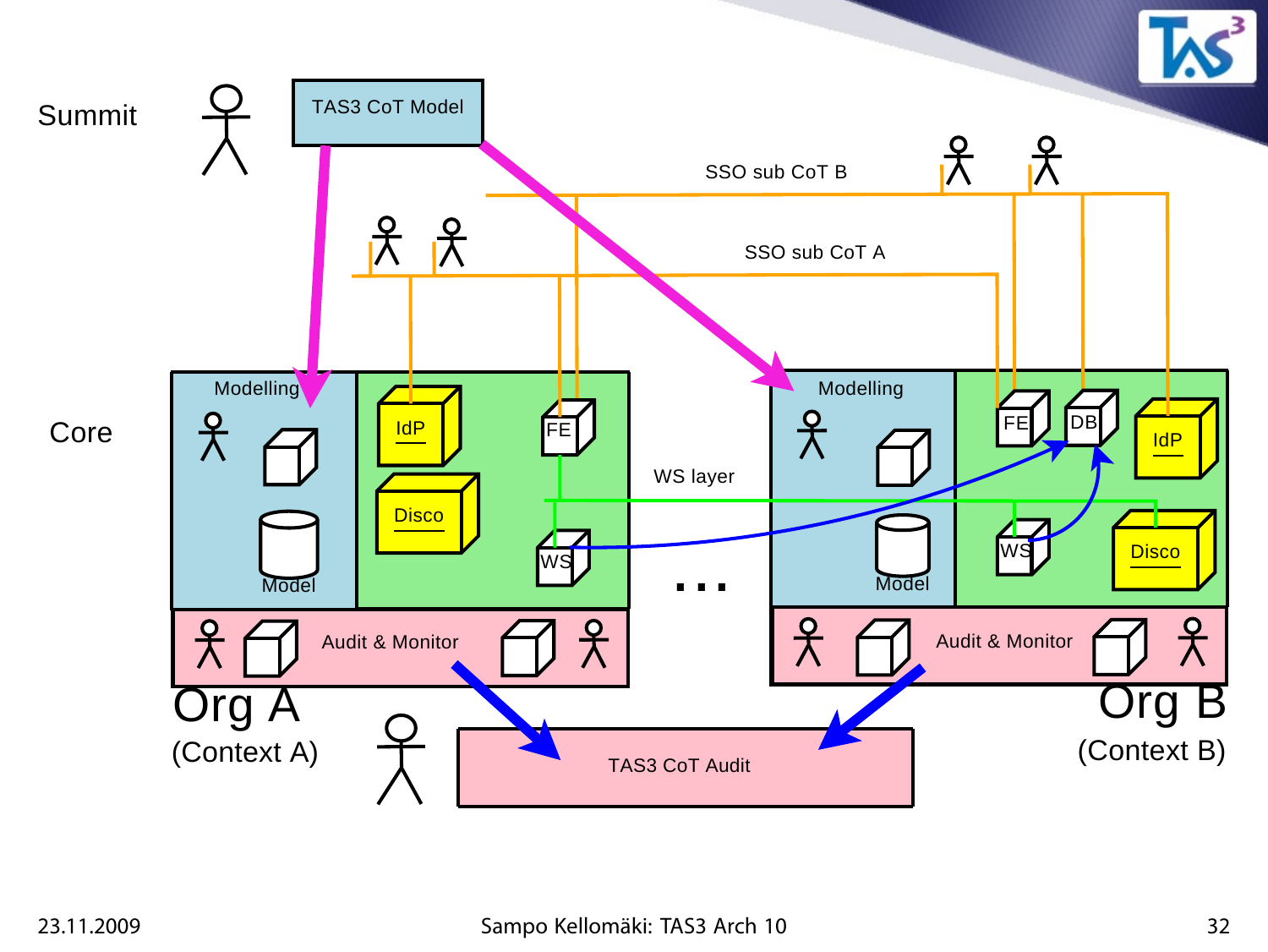

#### 23.11.2009 Sampo Kellomäki: TAS3 Arch 10 33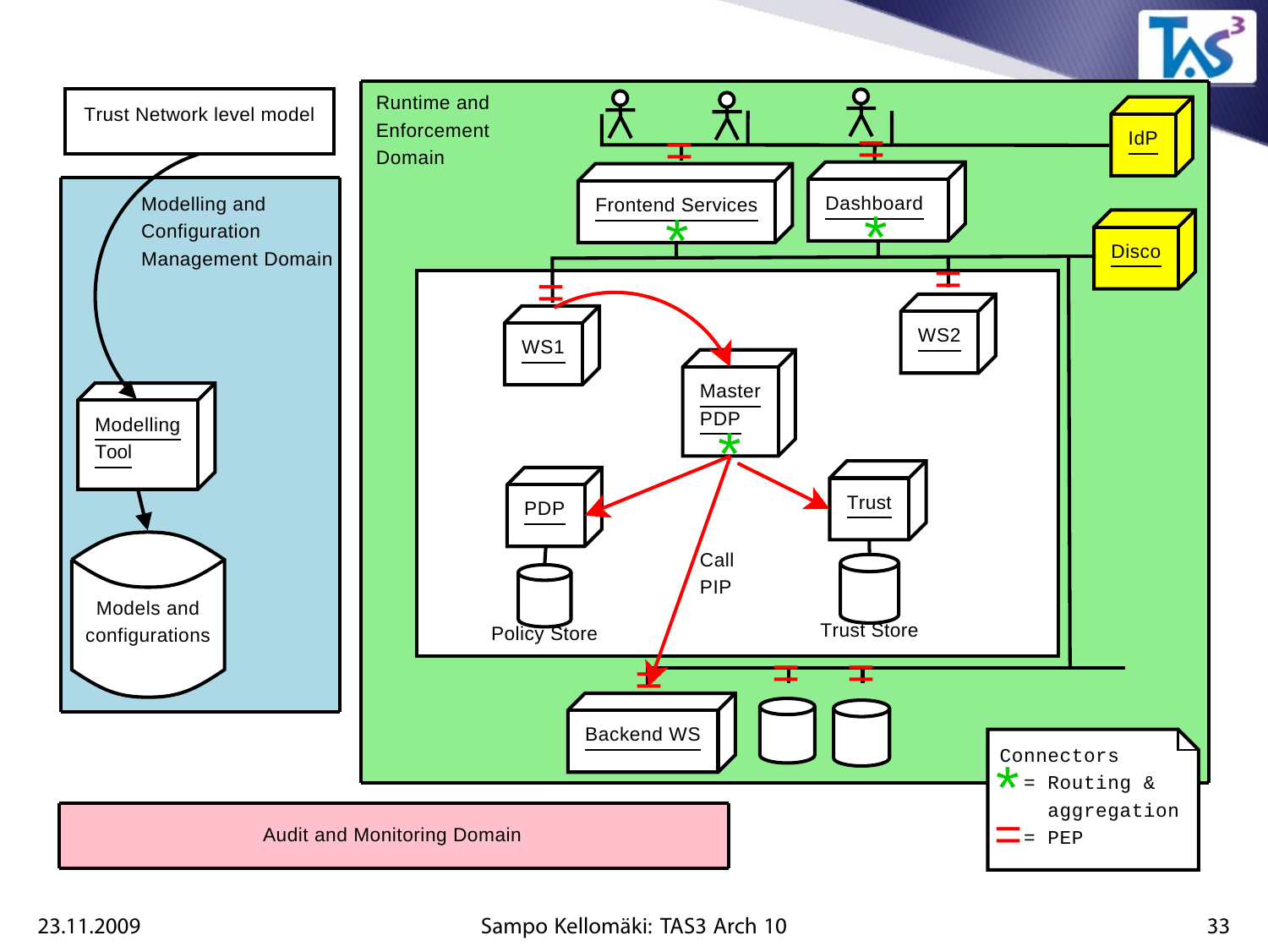